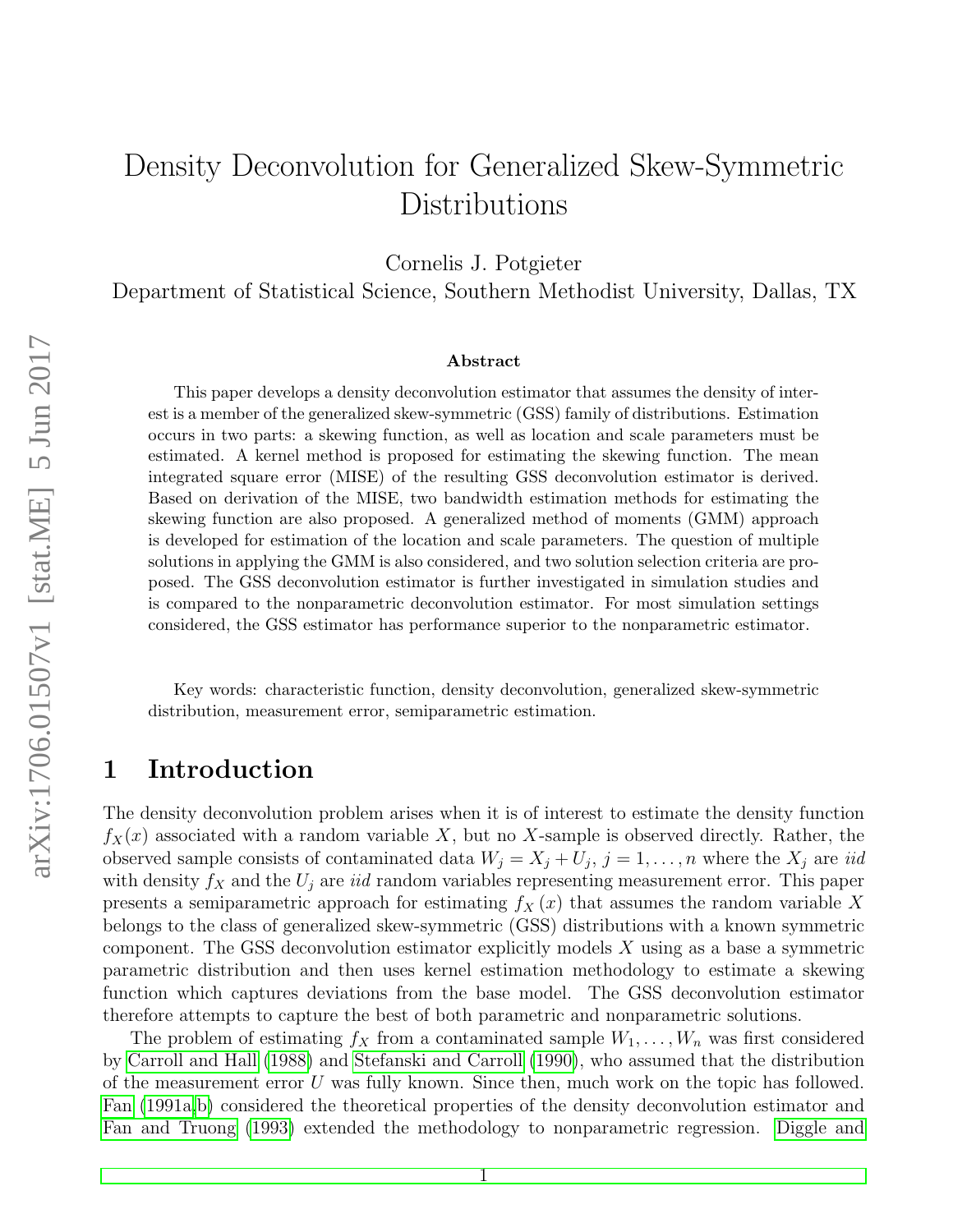[Hall](#page-16-4) [\(1993\)](#page-16-4) and Neumann and Hössjer [\(1997\)](#page-16-5) considered the case of the measurement error distribution being unknown, and assumed that an external sample of error data was available to estimate the measurement error distribution. [Delaigle et al.](#page-16-6) [\(2008\)](#page-16-6) considered how replicate data can be used to estimate the characteristic function of the measurement error. The computation of the deconvolution density estimator also requires the selection of a bandwidth parameter. The two-stage plug-in approach of [Delaigle and Gijbels](#page-15-1) [\(2002\)](#page-15-1) has become the gold-standard in application; [Delaigle and Gijbels](#page-15-2) [\(2004\)](#page-15-2) provides an overview of several popular bandwidth selection approaches. [Delaigle and Hall](#page-15-3) [\(2008\)](#page-15-3) considered the use of simulation-extrapolation (SIMEX) for bandwidth selection in measurement error estimation problems.

Two recent papers considered the density deconvolution problem in new and novel ways. [De](#page-15-4)[laigle and Hall](#page-15-4) [\(2014\)](#page-15-4) considered parametrically-assisted nonparametric density deconvolution, while the groundbreaking work of [Delaigle and Hall](#page-16-7) [\(2016\)](#page-16-7) made use of the empirical phase function to estimate the density function  $f_X$  with the measurement error having unknown distribution and without the need for replicate data. The phase function approach imposes the restrictions that X has no symmetric component and that the characteristic function of the measurement error is real-valued and non-negative.

The class of GSS distributions that forms the basis for estimatino in this paper has its roots in [Azzalini](#page-15-5) [\(1985\)](#page-15-5), which was the first publication discussing a so-called "skew-normal" distribution. There has been a great deal of activity since then with the monographs by [Genton](#page-16-8) [\(2004\)](#page-16-8) and [Azzalini](#page-15-6) [\(2013\)](#page-15-6) providing a good overview of the existing literature on the topic. Much of the GSS research has been theoretical in nature and while such theoretical work is important for understanding the statistical properties of GSS distributions, the applied value associated with this family of distributions has not often been realized in the literature. Notable and relevant exceptions that have used GSS distributions in application have considered the modeling of pharmacokinetic data, see [Chu et al.](#page-15-7) [\(2001\)](#page-15-7), the redistribution of soil in tillage, see [Van Oost](#page-16-9) [et al.](#page-16-9) [\(2003\)](#page-16-9), and the retrospective analysis of case-control studies, see [Guolo](#page-16-10) [\(2008\)](#page-16-10). All of these authors considered only fully parametric models and therefore did not exploit the flexibility of GSS distributions as a semiparametric modeling tool. [Arellano-Valle et al.](#page-15-8) [\(2005\)](#page-15-8) considered a fully parametric measurement error model assuming both the distribution of  $X$  and  $U$  follow skew-normal distributions. [Lachos et al.](#page-16-11) [\(2010\)](#page-16-11) modeled X using a scale-mixture of skew-normal distributions while assuming  $U$  follows a mixture of normals distribution. No other work applying GSS distributions in the measurement error context was found.

### 2 Generalized Skew-Symmetric Deconvolution Estimator

Consider the problem of estimating the density function  $f_X(x)$  associated with random variables X based on a sample contaminated by additive measurement error  $W_j = X_j + U_j$ ,  $j = 1, ..., n$ . The random variables W and U represent, respectively, the contaminated observation and the measurement error. Let  $f_U(u)$  denote the density function of the measurement error U, which is assumed to have a symmetric distribution with mean  $E(U) = 0$  and variance  $Var(U) = \sigma_U^2$ . As is standard in deconvolution problems, the distribution of  $U$  is assumed known. If replicate observations were available, one would be able to estimate the distribution of  $U$  and/or the value of  $\sigma_U^2$ . Estimation of the measurement error distribution is well-established in the literature, see for example [Delaigle et al.](#page-16-6) [\(2008\)](#page-16-6), and is tangential to the development of the skew-symmetric deconvolution estimator presented here.

Next, assume that the random variable of interest X can be expressed as  $X = \xi + \omega Z$ , where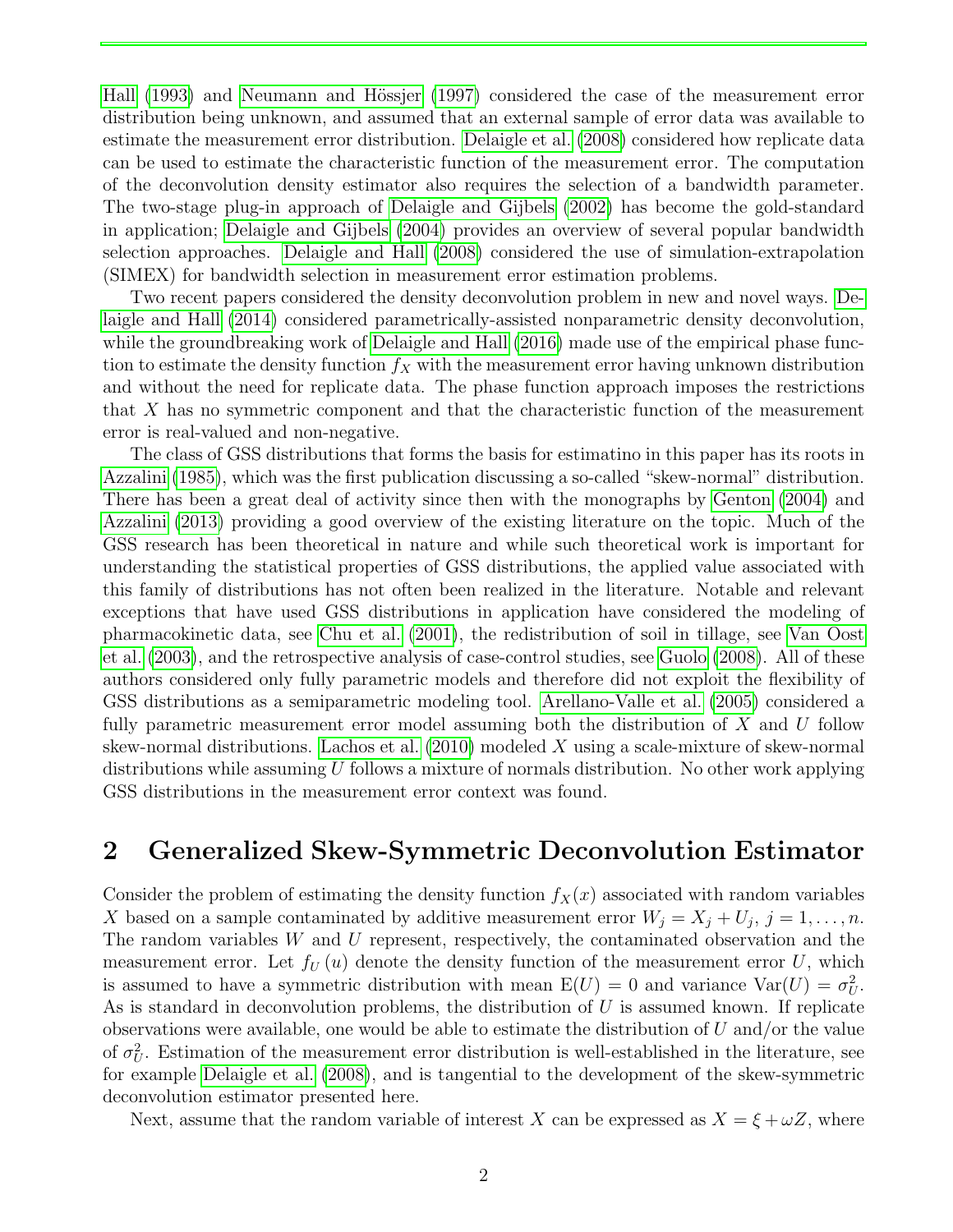$\xi \in \mathbb{R}$  and  $\omega > 0$  are, respectively, location and scale parameters and the random variable Z has density function

<span id="page-2-1"></span>
$$
f_Z(z) = 2f_0(z)\,\pi(z)\,,\,z \in \mathbb{R}
$$
 (1)

where  $f_0(z)$  is a density function symmetric around 0 and  $\pi(z)$ , hereafter referred to as the skewing function, satisfies the constraints

<span id="page-2-0"></span>
$$
0 \le \pi(z) = 1 - \pi(-z) \le 1. \tag{2}
$$

The approach considered in this paper is semiparametric in that the symmetric pdf  $f_0(z)$  is assumed known, but no assumptions regarding the skewing function  $\pi(z)$  are made beyond adherence to the constraint [\(2\)](#page-2-0). Any function satisfying this constraint can be paired with a symmetric pdf  $f_0(z)$  and will result in [\(1\)](#page-2-1) being a valid pdf. The GSS representation provides a very flexible model for density  $f_X(x)$ . Specifically, Appendix A.1 shows that for each real value  $\xi$ , there is a triple  $(\omega_{\xi}, f_{\xi}(z), \pi_{\xi}(z))$  with  $f_{\xi}(z)$  symmetric about 0, and  $\pi_{\xi}(z)$  satisfying [\(2\)](#page-2-0) such that  $X = \xi + \omega_{\xi} Z_{\xi}$  with  $Z_{\xi}$  having pdf  $2f_{\xi}(z)\pi_{\xi}(z)$ . This holds for any continuous random variable X. As such, X has an infinite number of skew-symmetric representations and it is necessary to specify the symmetric component  $f_0(z)$  for identifiability. If this specification were not made, only two of the three model components  $(\xi, \omega)$ ,  $f_0(z)$  and  $\pi(z)$  would be uniquely identifiable even with known pdf  $f_X(x)$ .

An important property of GSS random variables that plays a central role in the development of an estimator is an invariance under even transformations. Let Z be a GSS random variable according to [\(1\)](#page-2-1) and let  $Z_0$  have symmetric density  $f_0$ . For any even function  $t(z)$ , it holds that

$$
t(Z) \stackrel{d}{=} t(Z_0),
$$

where  $\stackrel{d}{=}$  denotes equality in distribution, see for example Proposition 1.4 in [Azzalini](#page-15-6) [\(2013\)](#page-15-6). That is, no knowledge of the skewing function  $\pi(z)$  is required to determine the distribution of  $t(Z)$  with known symmetric component  $f_0(z)$ .

Now, let  $\psi_Z(t)$  denote the characteristic function of the random variable Z, and let

$$
c_0(t) = \text{Re}[\psi_Z(t)], \quad s_0(t) = \text{Im}[\psi_Z(t)]
$$

denote the real and imaginary components of the characteristic function. The real component can be expressed as  $c_0(t) = E[\cos(tZ)]$ . By the property of even transformation of Z,  $c_0(t)$  is the characteristic function of the symmetric density  $f_0(z)$ .

The development of the GSS deconvolution estimator in the remainder of this section, as well as bandwidth estimation in Section [4,](#page-6-0) will proceed assuming the pair  $(\xi, \omega)$  is known. Estimation of these location and scale constants will be discussed in Section [5.](#page-7-0)

Let  $W^* = \omega^{-1}(W - \xi)$  denote the translated and rescaled W and observe that  $W^* = Z +$  $\omega^{-1}U$ . The random variable W<sup>\*</sup> therefore has characteristic function  $\psi_{W^*}(t) = \psi_Z(t) \psi_U(t/\omega)$ , where  $\psi_U(t)$  is the real-valued characteristic function of the measurement error U. It follows that

<span id="page-2-2"></span>
$$
\operatorname{Re}\left\{\psi_{W^*}\left(t\right)\right\} = c_0\left(t\right)\psi_U\left(t/\omega\right) \tag{3}
$$

and

<span id="page-2-3"></span>
$$
\operatorname{Im}\left\{\psi_{W^*}\left(t\right)\right\} = s_0\left(t\right)\psi_U\left(t/\omega\right) \tag{4}
$$

where the functions  $c_0(t)$  and  $\psi_U(t)$  in [\(3\)](#page-2-2) are known, but the function  $s_0(t)$  in [\(4\)](#page-2-3) is unknown.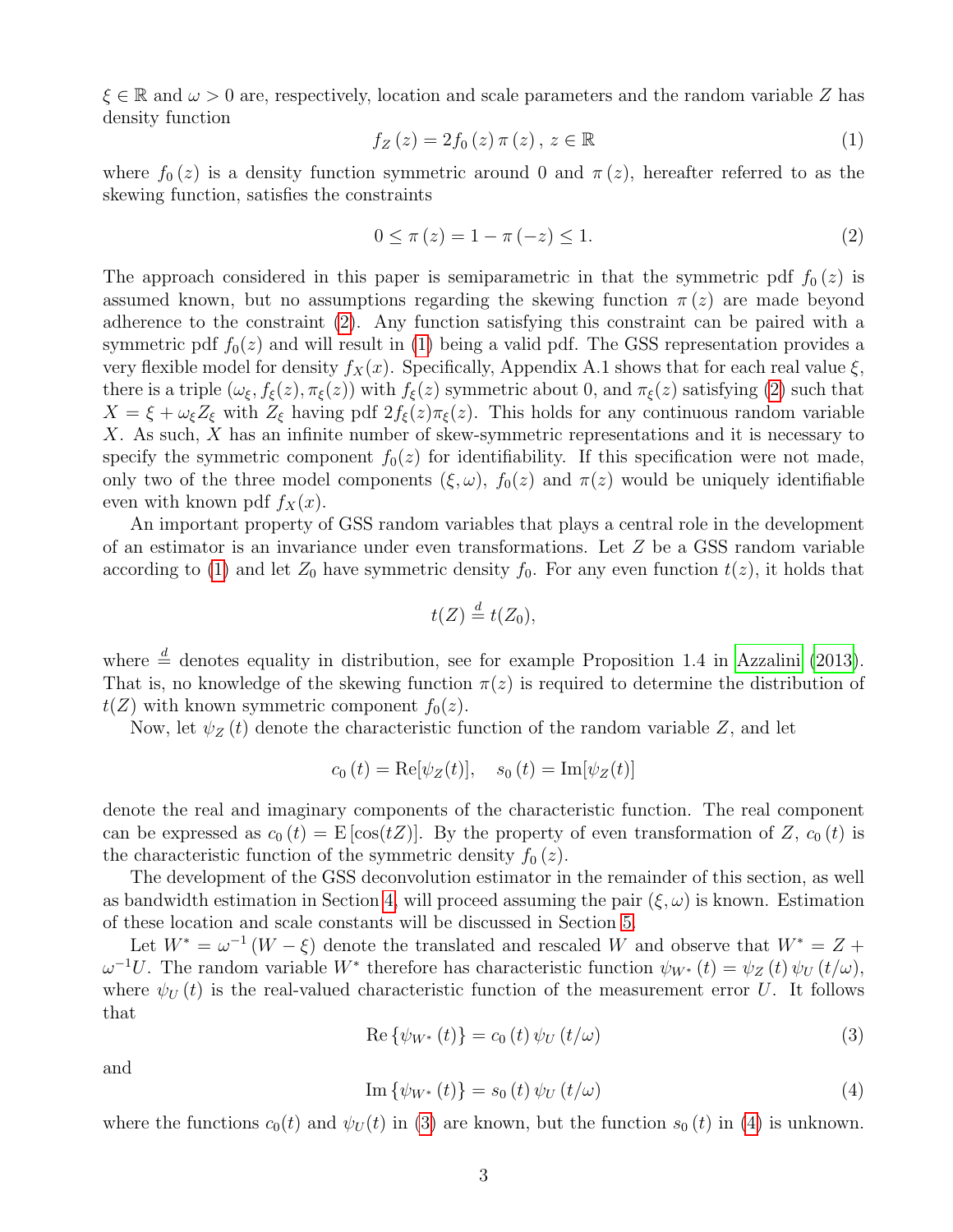If an appropriate estimator of  $s_0(t)$  can be obtained, the density function of Z, and consequently the density function of  $X$ , can also be estimated.

In considering estimation of  $s_0(t)$ , note that the pdf  $f_Z(z)$  can be expressed as

<span id="page-3-0"></span>
$$
f_Z(z) = \frac{1}{2\pi} \int_{\mathbb{R}} \exp(-itz) \psi_Z(t) dt
$$
  
= 
$$
\frac{1}{2\pi} \int_{\mathbb{R}} \exp(-itz) \{c_0(t) + is_0(t)\} dt
$$
  
= 
$$
f_0(z) + \frac{1}{2\pi} \int_{\mathbb{R}} \sin(tz) s_0(t) dt,
$$
 (5)

where the second equality simply expresses the characteristic function in terms of its real and imaginary components, while the last equality follows from some straightforward algebra. The importance of equation [\(5\)](#page-3-0) follows on noting that any estimator of  $s_0(t)$ , say  $\check{s}_0(t)$ , needs to have a well-defined (finite) integral  $\int \sin(tz)\check{s}_0(t)dt$  for all t in order for an estimator of  $f_Z(z)$  to be valid.

For random sample  $W_1, \ldots, W_n$ , let  $W_j^* = (W_j - \xi)/\omega$  for  $j = 1, \ldots, n$ . Consider the standard empirical estimator of  $s_0(t)$ ,

$$
\tilde{s}_0(t) = \frac{1}{\psi_U(t/\omega)} \frac{1}{n} \sum_{1 \le j \le n} \sin(tW_j^*)
$$
.

This empirical estimator, while unbiased for  $s_0(t)$ , does not have well-defined integral when substituted in [\(5\)](#page-3-0). This can be understood by the looking at the tail behavior of  $\tilde{s}_0(t)$ . For any continuous distribution, the true function  $s_0(t)$  will eventually converge to 0 as  $|t| \to \infty$ . On the other hand,  $\sum_j \sin(tW_j^*)$  is periodic and after division by  $\psi_U(t/\omega)$ ,  $\tilde{s}_0(t)$  blows up as |t| increases.

As an alternative to the unbiased empirical estimator, consider the a smoothed estimate,

<span id="page-3-1"></span>
$$
\hat{s}_0(t) = \frac{\psi_K\left(ht\right)}{\psi_U\left(t/\omega\right)} \frac{1}{n} \sum_{1 \le j \le n} \sin\left(tW_j^*\right) \tag{6}
$$

where  $\psi_K(t)$  is a non-negative weights function and h is a bandwidth parameter. This smoothed estimator is biased for  $s_0(t)$ ,  $E[\hat{s}_0(t)] = \psi_K(ht)s_0(t)$ , but has several other properties that are desirable. Firstly, it is an odd function,  $\hat{s}_0(-t) = -\hat{s}_0(t)$  for all  $t \in \mathbb{R}$ . Secondly, substitution of [\(6\)](#page-3-1) into [\(5\)](#page-3-0) results in well-defined estimator provided  $\psi_K(t)$  is chosen with some care. It is necessary to have  $|\psi_K(ht)/\psi_U(t/\omega)| \to 0$  as  $|t| \to \infty$ . Any function  $\psi_K(t)$  that is equal to 0 outside a bounded interval will trivially satisfy this requirement. Thus, an estimate of the density  $f_Z(z)$  based on [\(6\)](#page-3-1) is given by

<span id="page-3-2"></span>
$$
\hat{f}_Z(z) = f_0(z) + \frac{1}{2\pi} \int_{\mathbb{R}} \sin(tz)\hat{s}_0(t)dt.
$$
 (7)

Estimator [\(7\)](#page-3-2) suffers from the same drawback as the usual nonparametric deconvolution estimator in that it may be negative in parts. Therefore, when estimator [\(7\)](#page-3-2) is used, the negative parts of the estimated density should be truncated and the positive part of the function rescaled to integrate to 1. Additionally, the integral form of [\(7\)](#page-3-2) is not computationally convenient. Note,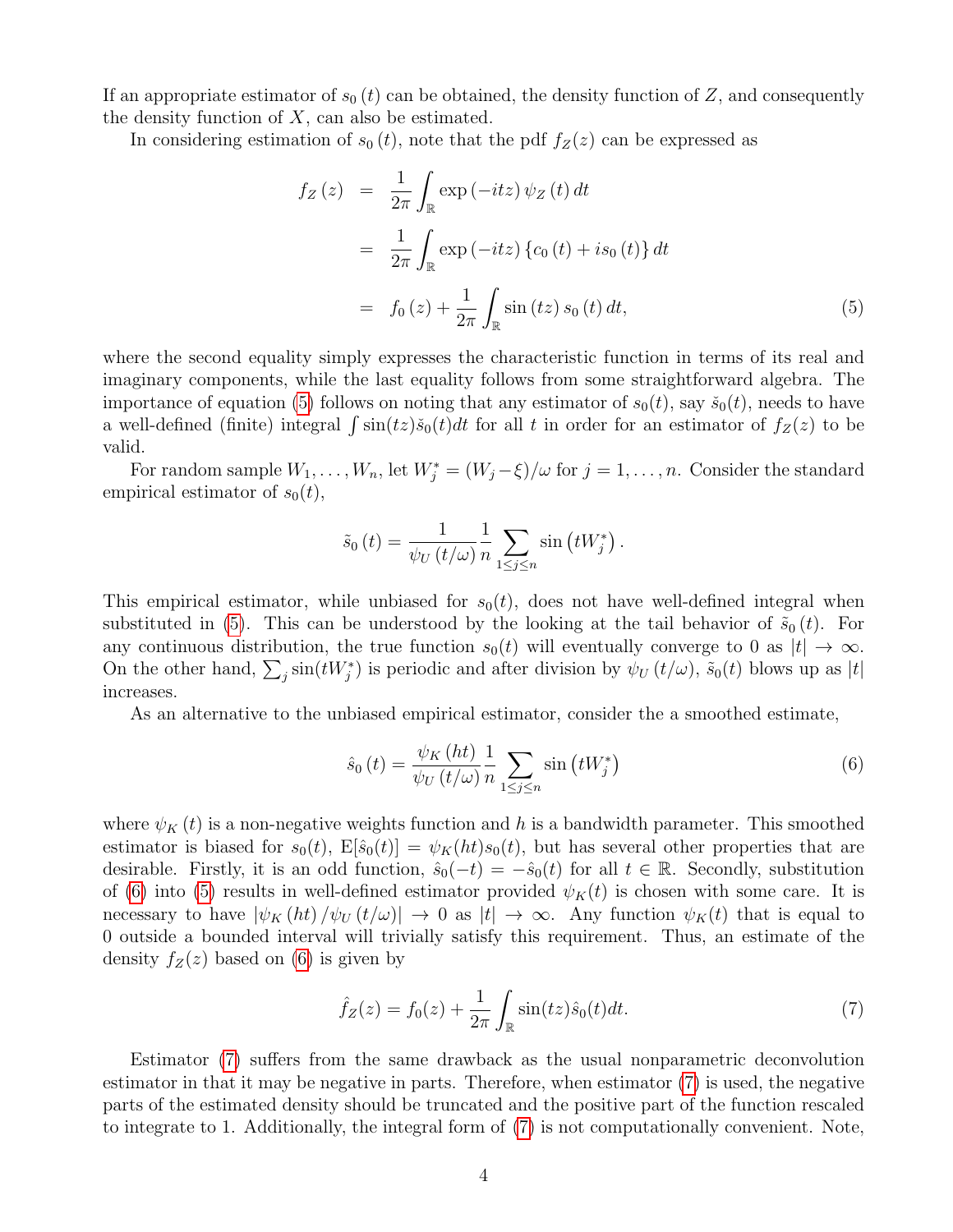however, that by combining equations [\(1\)](#page-2-1) and [\(5\)](#page-3-0), it is possible to write the skewing function as

<span id="page-4-0"></span>
$$
\pi(z) = \frac{1}{2} - \frac{1}{4\pi f_0(z)} \int_R \sin(tz) s_0(t) dt.
$$
 (8)

Substitution of the smoothed estimator [\(6\)](#page-3-1) in [\(8\)](#page-4-0) and recalling that  $sin(tz) = (e^{itz} - e^{-itz})/(2i)$ , it is easily verified that the resulting estimate of the skewing function is given by

<span id="page-4-3"></span>
$$
\hat{\pi}(z) = \frac{1}{2} + \frac{1}{8f_0(z)} \left\{ \tilde{f}_{W^*}(z) - \tilde{f}_{W^*}(-z) \right\}
$$
\n(9)

where

$$
\tilde{f}_{W^*}\left(z\right) = \frac{1}{nh\omega} \sum K_{h\omega} \left(\frac{z - W_j^*}{h\omega}\right)
$$

is the nonparametric deconvolution density estimator of [Carroll and Hall](#page-15-0) [\(1988\)](#page-15-0) and [Stefanski](#page-16-0) [and Carroll](#page-16-0) [\(1990\)](#page-16-0) with deconvolution kernel

$$
K_h(y) = \frac{1}{2\pi} \int_{\mathbb{R}} e^{-ity} \frac{\psi_K(t)}{\psi_U(t/h)} dt.
$$

While the estimator  $\hat{\pi}(z)$  satisfies the required relationship  $\hat{\pi}(-z) = 1-\hat{\pi}(z)$ , it is not rangerespecting. Specifically, it is possible to have  $\hat{\pi}(z) \notin [0,1]$  for a set z with nonzero measure. A finite-sample correction needs to be applied. It is recommended that the range-corrected skewing function

<span id="page-4-1"></span> $\tilde{\pi}(z) = \max\{0, \min\{1, \hat{\pi}(z)\}\}\$  (10)

be used to estimate  $\pi(z)$ , with the corresponding estimate of the density function of Z being

$$
\tilde{f}\left(z\right)=2f_{0}\left(z\right)\tilde{\pi}\left(z\right).
$$

The estimated density function of  $X$  is therefore

<span id="page-4-2"></span>
$$
\tilde{f}(x|\xi,\omega) = \frac{1}{\omega} f_0\left(\frac{x-\xi}{\omega}\right) \tilde{\pi}\left(\frac{x-\xi}{\omega}\right). \tag{11}
$$

Use of the corrected skewing function estimate [\(10\)](#page-4-1) ensures that [\(11\)](#page-4-2) is always a valid density function. There is no need for any additional truncation of negative values and subsequent rescaling as would be the case with direct implementation of [\(7\)](#page-3-2) or with the usual nonparametric deconvolution estimator.

### 3 Some Properties of the GSS Deconvolution Estimator

The estimator  $\hat{\pi}(z)$  in [\(9\)](#page-4-3) is a consistent estimator of  $\pi(z)$  for appropriately chosen bandwidth h. Specifically, using known properties of the nonparametric deconvolution estimator  $f_{W^*}(z)$  and equation [\(9\)](#page-4-3), it follows that

$$
E\left[\hat{\pi}\left(z\right)\right] = \pi\left(z\right) - \frac{c_K \left[f_Z''\left(-z\right) - f_Z''\left(z\right)\right]}{4f_0\left(z\right)}h^2 + O\left(h^3\right)
$$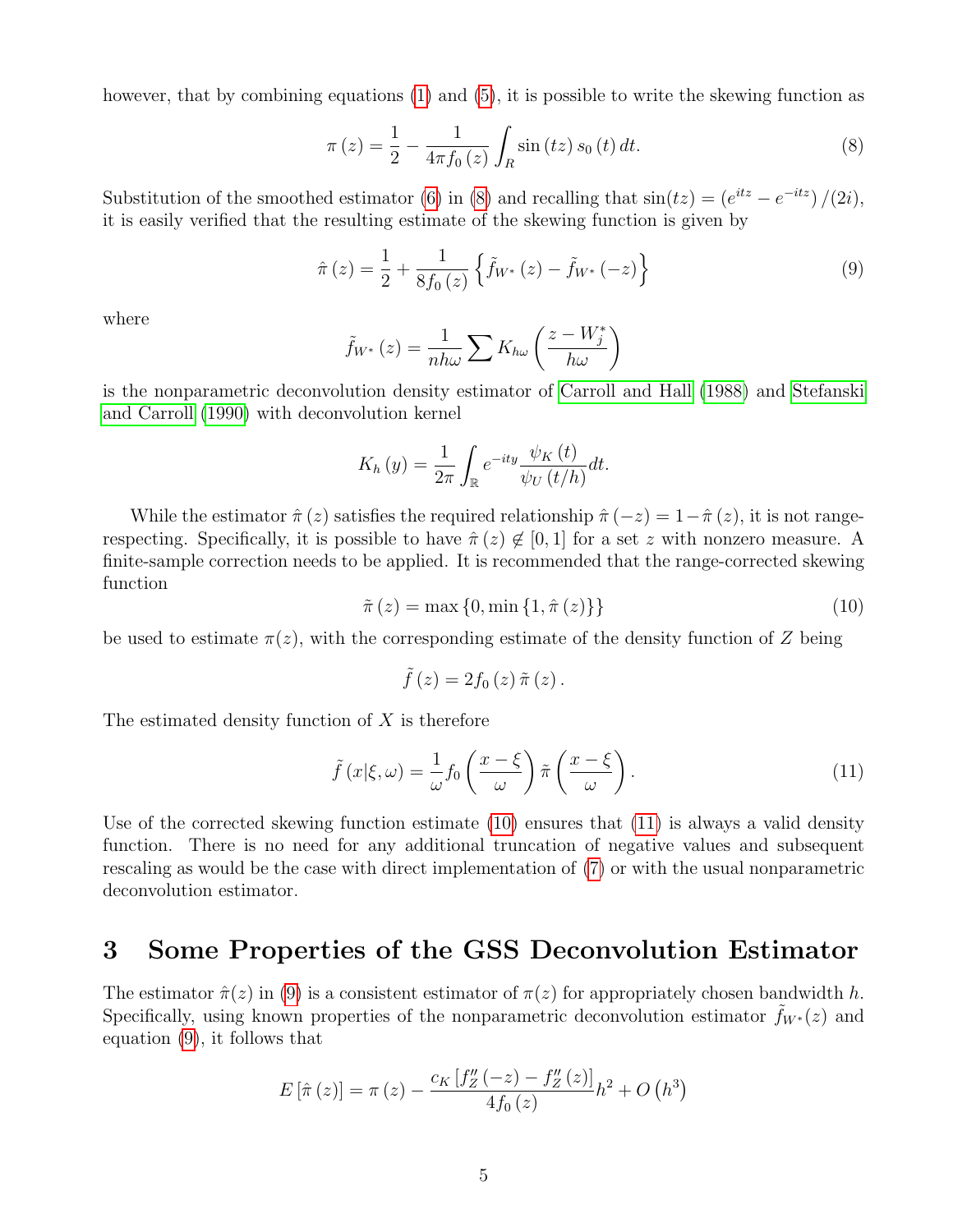with  $c_K$  a constant only depending on the kernel function  $\psi_K(t)$ . The adjusted estimator  $\tilde{\pi}(z)$ in [\(10\)](#page-4-1) is asymptotically equivalent to [\(9\)](#page-4-3), and therefore the density estimator  $f(x|\xi,\omega)$  in [\(11\)](#page-4-2) is asymptotically unbiased for  $f_X(x)$  for appropriate bandwidth h.

Central to further understanding of the properties of the GSS deconvolution density estimator is the smoothed estimate of the imaginary component of the characteristic function,  $\hat{s}_0$ . As stated in the previous section, this estimator has expectation  $E[\hat{s}_0(t)] = \psi_K(ht)s_0(t)$ . Additionally, it has covariance structure

$$
\text{Cov}\left[\hat{s}_0(t_1), \hat{s}_0(t_2)\right] = \frac{\psi_K(ht_1)\psi_K(ht_2)}{n} \times \left[\frac{c_0(t_1 - t_2)\psi_U((t_1 - t_2)/\omega) - c_0(t_1 + t_2)\psi_U((t_1 + t_2)/\omega)}{2\psi_U(t_1/\omega)\psi_U(t_2/\omega)} - s_0(t_1)s_0(t_2)\right] \tag{12}
$$

The integrated squared error (ISE) of the GSS estimator can also be expressed in terms of  $\hat{s}_0(t)$ ,

<span id="page-5-0"></span>
$$
ISE = \int_{\mathbb{R}} \left[ \tilde{f}_Z(z) - f_Z(z) \right]^2 dz
$$
  
= 
$$
\frac{1}{2\pi} \int_{\mathbb{R}} |c_0(t) + i\hat{s}_0(t) - \psi_Z(t)|^2 dt
$$
  
= 
$$
\frac{1}{2\pi} \int_{\mathbb{R}} [\hat{s}_0(t) - s_0(t)]^2 dt
$$

where the first equality follows from application of Parseval's identity and the second upon noting that the real component  $c_0(t)$  is common to the estimated and true characteristic functions. The mean integrated square error, MISE  $=$  E|ISE|, is a function of the bandwidth h, and using  $E[\hat{s}_0(t)]$  and [\(12\)](#page-5-0), the latter upon setting  $t_1 = t_2 = t$ , it follows that

<span id="page-5-1"></span>
$$
\text{MISE}(h) = (2\pi)^{-1} \int_{\mathbb{R}} \left\{ \frac{\psi_K^2(ht)}{n} \left[ \frac{1 - c_0(2t)\psi_U(2t/\omega)}{2\psi_U^2(t/\omega)} - s_0^2(t) \right] + \left[ \psi_K(ht) - 1 \right]^2 s_0^2(t) \right\} dt. \tag{13}
$$

A special distributional case that is of particular interest is the symmetric one. In this instance,  $s_0(t) = 0$  for all t. The MISE in [\(13\)](#page-5-1) then becomes

$$
\begin{aligned} \text{MISE}_{\text{sym}}(h) &= (4\pi)^{-1} \int_{\mathbb{R}} \frac{\psi_K^2(ht)}{n} \left[ \frac{1 - c_0(2t)\psi_U(2t/\omega)}{\psi_U^2(t/\omega)} \right] dt \\ &\le (2\pi n)^{-1} \int_{\mathbb{R}} \frac{\psi_K^2(ht)}{\psi_U^2(t/\omega)} dt. \end{aligned}
$$

where the inequality follows upon noting that  $|1 - c_0(2t)\psi_U(2t/\omega)| \leq 2$  for all t. The upper bound of MISE<sub>sym</sub> is proportional to the asymptotic MISE of the nonparametric deconvolution estimator, see for example equation (2.7) in Stefanski & Carroll (1990). This suggests that, in the symmetric case, one could expect the GSS deconvolution estimator to perform better than the nonparametric deconvolution estimator if the symmetric component  $c_0(t)$  has been correctly specified. The MISE in [\(13\)](#page-5-1) will be revisited in Section [4](#page-6-0) when considering estimating of the bandwidth for GSS deconvolution.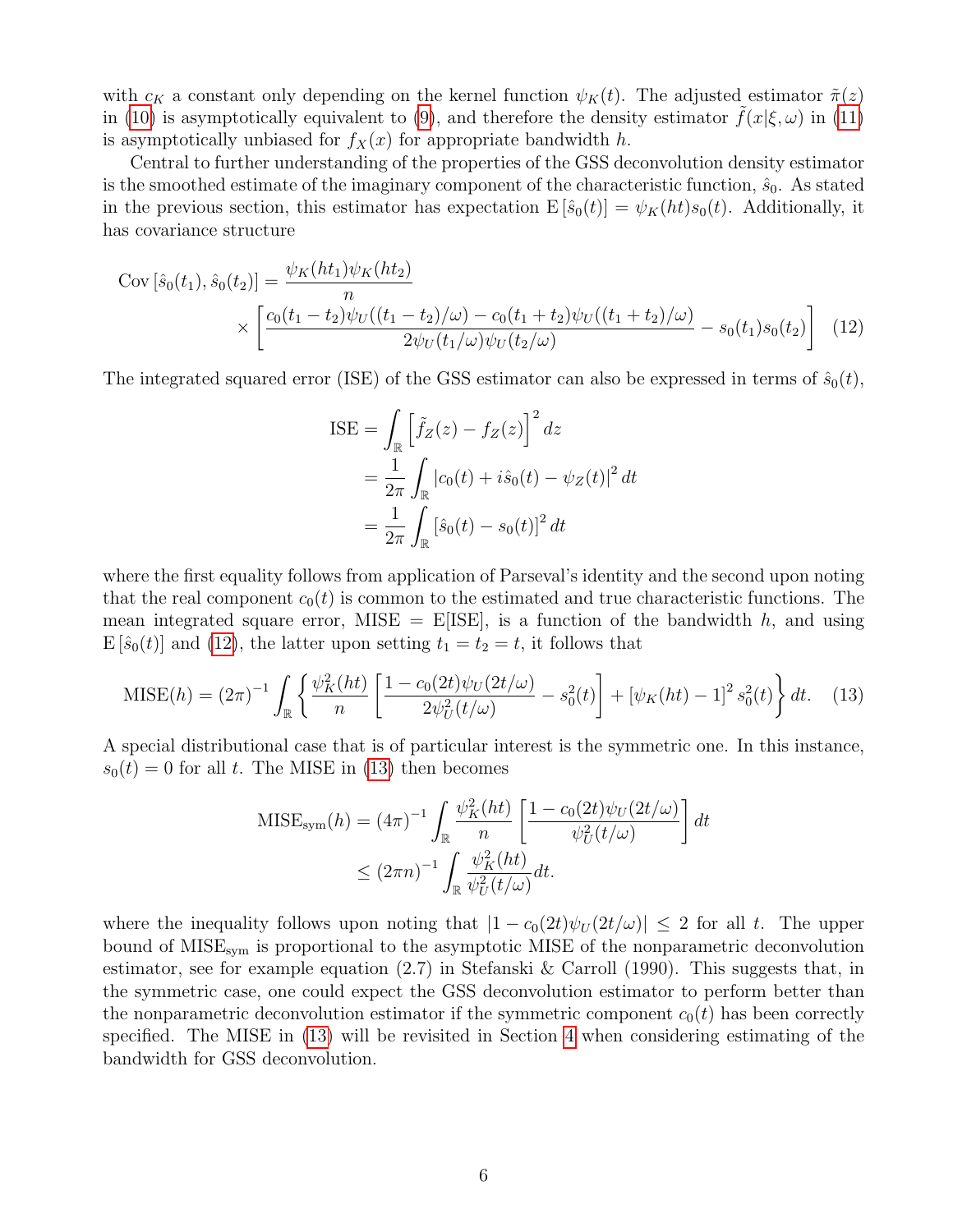## <span id="page-6-0"></span>4 Bandwidth Selection

Two bandwidth selection approaches will be developed in this section. The first is a crossvalidation approximation to the ISE, while the second is a method for approximating the MISE in [\(13\)](#page-5-1).

### 4.1 Cross-Validation Bandwidth

Recall that by Parseval's identity,

<span id="page-6-1"></span>
$$
\int_{\mathbb{R}} \left[ \tilde{f}_0(z) - f_0(z) \right]^2 dz \propto \int_{\mathbb{R}} \left[ \hat{s}_0(t) - s_0(t) \right]^2 dt.
$$
 (14)

where  $\propto$  indicates proportionality. Let  $C(h)$  be the expression obtained by expanding the square on the right-hand side of [\(14\)](#page-6-1) and keeping only terms involving the estimator  $\hat{s}_0(t)$ ; that is,

<span id="page-6-2"></span>
$$
C(h) = \int_{\mathbb{R}} \hat{s}_0^2(t)dt - 2 \int_{\mathbb{R}} \hat{s}_0(t)s_0(t)dt.
$$
 (15)

Now, note that the second integral in [\(15\)](#page-6-2) can be written as

<span id="page-6-3"></span>
$$
\int_{\mathbb{R}} \hat{s}_0(t)s_0(t)dt = \sum_{i=1}^n \int_{\mathbb{R}} \frac{\psi_K(ht)\sin(tW_i^*)}{\psi_U(t/\omega)} s_0(t)dt.
$$
\n(16)

Define

$$
\tilde{s}_{(i)}(t) = \frac{(n-1)^{-1} \sum_{j \neq i} \sin(tW_j^*)}{\psi_U(t/\omega)},
$$

the empirical estimate of  $s_0(t)$  excluding the *i*th observation. The quantity  $\tilde{s}_{(i)}(t)$  is an unbiased estimator of  $s_0(t)$  independent of  $W_i$ . The cross-validation score follows by substitution of  $\tilde{s}_{(i)}(t)$ in [\(16\)](#page-6-3) for each i in the summation, and subsequently an estimate of [\(15\)](#page-6-2) is

<span id="page-6-4"></span>
$$
\hat{C}(h) = \int_{\mathbb{R}} \frac{\psi_K(ht)}{\psi_U^2(t/\omega)} \left[ \psi_K(ht) \left( \frac{1}{n} \sum_{j=1}^n \sin(tW_j^*) \right)^2 - \frac{2}{n(n-1)} \sum_{i=1}^n \sum_{j \neq i} \sin(tW_i^*) \sin(tW_j^*) \right]. \tag{17}
$$

The CV score [\(17\)](#page-6-4) is similar to that of [Stefanski and Carroll](#page-16-0) [\(1990\)](#page-16-0) in the nonparametic setting, except it only depends on estimating the imaginary component of the characteristic function. The CV bandwidth estimate is the value h that minimizes  $\tilde{C}(h)$ .

### 4.2 Approximate MISE Bandwidth

The second bandwidth approach considered is one that finds an estimator of the MISE in [\(13\)](#page-5-1) that can be minimized. The only unknown quantity in [\(13\)](#page-5-1) is  $s_0^2(t)$ . Note that

$$
E\left[\sin(tW_j^*)\sin(tW_k^*)\right] = \psi_U^2(t/\omega)s_0^2(t)
$$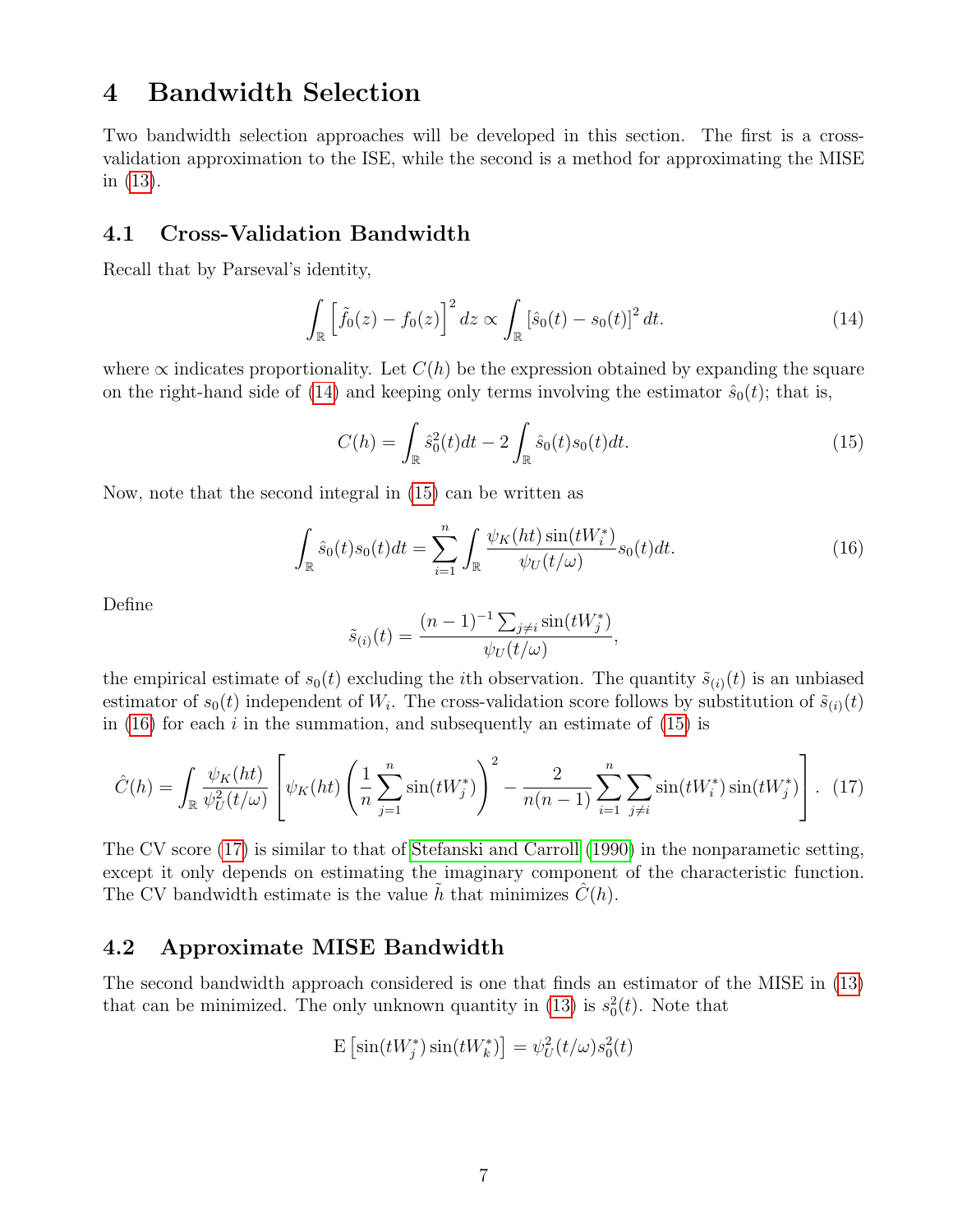whenever  $j \neq k$ . Thus, the square of the imaginary component,  $s_0^2(t)$ , can be estimated by

$$
\hat{s}_2(t) = \max\left\{0, \frac{1}{n(n-1)\psi_U^2(t/\omega)} \sum_{j=1}^n \sum_{k \neq j} \sin(tW_j^*) \sin(tW_k^*)\right\} \mathbb{I}(|t| \leq \kappa),\tag{18}
$$

where  $\mathbb{I}(\cdot)$  is the indicator function and  $\kappa$  is some positive constant. The constant  $\kappa$  can be thought of as a smoothing parameter which ensures that the estimator  $\hat{s}_2(t)$  behaves well for large values of |t|. Ideally,  $\kappa$  can be chosen in a data-dependent way. Development of this approach is ongoing work. However, based on extensive simulation work, it has been found that values  $\kappa \in [3, 5]$  work reasonably well for a wide range of underlying GSS distributions considered. Now, taking equation [\(13\)](#page-5-1) and substituting  $\hat{s}_2(t)$  for  $s_0^2(t)$  and ignoring components that do not depend on the bandwidth gives approximate MISE,

$$
\hat{M}(h) = \frac{1}{h} \int_{\mathbb{R}} \left\{ \frac{\psi_K^2(t)}{n\psi_U^2(t/(h\omega))} \left[ \frac{1 - \psi_U(2t/(h\omega))c_0(2t/h)}{2} \right] + \left( \frac{n-1}{n} \psi_K(t) - 2 \right) \psi_K(t) \hat{s}_2(t/h) \right\} dt.
$$
\n(19)

The MISE-approximation bandwidth estimate is the value  $\tilde{h}$  that minimizes  $\tilde{M}(h)$ . The performance of both the CV and MISE-approximation bandwidth estimators will be investigated in Section [6](#page-10-0) using a simulation study.

## <span id="page-7-0"></span>5 Estimating the GSS Location and Scale Parameters

Up to this point, the location and scale parameters  $\xi$  and  $\omega$  have been treated as known. This is unrealistic in practice and therefore estimation of these parameters will be be considered. The problem of estimating the location and scale parameters of a GSS distribution with known symmetric component has received a great deal of attention in the literature for the non-measurement error setting, see [Ma et al.](#page-16-12) [\(2005\)](#page-16-12), [Azzalini et al.](#page-15-9) [\(2010\)](#page-15-9) and [Potgieter and Genton](#page-16-13) [\(2013\)](#page-16-13). However, this problem has not yet been considered in the presence of measurement error.

A Generalized Method of Moments (GMM) method for parameter estimation will be described in this section. Recall that  $W_j = X_j + U_j = \xi + \omega Z_j + U_j$ . Let  $M \geq 2$  be a positive integer and assume that both the GSS random variable Z and the measurement error U have at least  $2M$ moments. Define

<span id="page-7-1"></span>
$$
T_k := T_k(\xi, \omega) = n^{-1} \sum_{j=1}^n \left( \frac{W_j - \xi}{\omega} \right)^{2k}
$$
\n(20)

with expectation

$$
E[T_k] = E\left[ (Z + \omega^{-1} U)^{2k} \right]
$$
  
= 
$$
\sum_{j=0}^{k} {2k \choose 2j} \omega^{-2(k-j)} E[Z^{2j}] E[U^{2(k-j)}].
$$
 (21)

When evaluating equation [\(21\)](#page-7-1), let  $Z_0$  have symmetric distribution with known pdf  $f_0(z)$ , corresponding the symmetric component of the GSS random variable Z. Then, by then property of even transformations (Proposition 1.4, Azzalini, 2013),  $E[Z^{2j}] = E[Z_0^{2j}]$  $j_{0}^{2j}$  for  $j = 1, ..., M$ . Also, since the distribution of  $U$  is known, the evaluation of its moments pose no problem. Thus,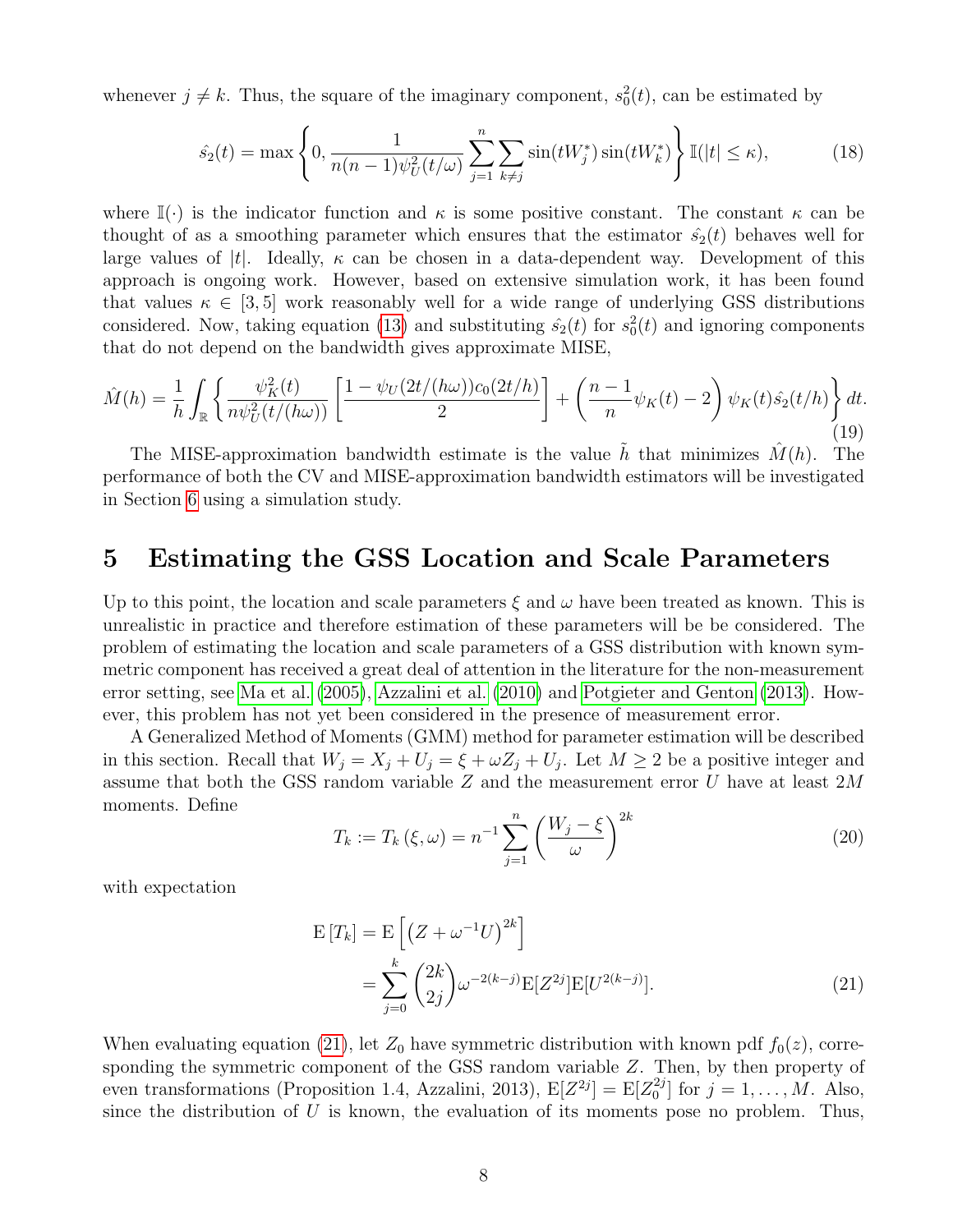(numerical) evaluation of [\(21\)](#page-7-1) is straightforward. Next, note that one can easily show that

$$
E[T_iT_k] = n^{-1}E[T_{i+k}] + (n-1)n^{-1}E[T_i]E[T_k].
$$
\n(22)

Now, let

$$
\mathbf{T}_M = (T_1 - \mathrm{E}[T_1], \ldots, T_M - \mathrm{E}[T_M])^{\top}
$$

and define covariance matrix  $\Sigma$  with entry in the *i*th row and *j*th column

$$
\Sigma_{ij} = n^{-1} \left( \mathrm{E} \left[ T_{i+j} \right] - \mathrm{E} \left[ T_i \right] \mathrm{E} \left[ T_j \right] \right).
$$

Minimization of the quadratic form

<span id="page-8-2"></span>
$$
D\left(\xi,\omega\right) = n\mathbf{T}_{K}^{\top}\mathbf{\Sigma}^{-1}\mathbf{T}_{K}
$$
\n<sup>(23)</sup>

gives the GMM estimators of the location and scale parameters. In evaluating  $D(\xi,\omega)$ , both the expectations  $E[T_i], i = 1, \ldots, M$  and the covariance matrix  $\Sigma$  are functions of the parameter  $ω$ , but not of ξ. This method requires that both Z and of U have at least four finite moments, as the statistic D is only defined for  $M \geq 2$ . In the case where  $M = 2$ , minimization of D is equivalent to method of moments with two equations in two unknowns.

There is one difficulty with the GSS estimator that needs to be pointed out. The statistic D often has multiple minima. At first one might assume that the global minimum corresponds to the "best" solution. However, this equivalent problem also occurs in the non-measurement error setting when estimating the location and scale parameters of a GSS distribution with unknown skewing function. The solutions considered in the non-ME setting range from selecting the model with the least complex skewing function with complexity measure the squared integral of the second derivative of the function, to selecting the solution whose model-implied skewness is closest to the sample skewness, see Section 7.2.2 in [Azzalini](#page-15-6) [\(2013\)](#page-15-6) for an overview and illustration. Additionally, simulation results for several GSS distributions and selection mechanisms can be found in [Potgieter and Genton](#page-16-13) [\(2013\)](#page-16-13). It is useful to further note that, as per [Azzalini](#page-15-6) [\(2013\)](#page-15-6), it is usually possible to select a most appropriate solution using a non-quantifiable approach such as visual inspection of the different estimated densities.

For the problem at hand, assume that the quadratic form  $D$  has  $J$  local minima and let  $(\hat{\xi}_j, \hat{\omega}_j), j = 1, \ldots, J$  denote the J solution pairs obtained by minimizing D. Corresponding to the j<sup>th</sup> solution, let  $\tilde{f}_j(x|\hat{\xi}_j, \hat{\omega}_j)$  denote the GSS density deconvolution estimator with some suitably chosen bandwidth. Using this estimated density, let the kth implied moment associated with the *j*th solution be

<span id="page-8-0"></span>
$$
\tilde{\mu}_{j,k} = \int_{\mathbb{R}} x^k \tilde{f}_j(x|\hat{\xi}_j, \hat{\omega}_j) dx
$$
\n(24)

and the jth model-implied characteristic function

<span id="page-8-1"></span>
$$
\tilde{\phi}_j(t) = \int_{\mathbb{R}} \exp(itx) \tilde{f}_j(x|\hat{\xi}_j, \hat{\omega}_j) dx.
$$
\n(25)

In this paper, two different selection approaches are proposed, the first based on the underlying skewness of the distribution and the second based on the phase function of the distribution.

Method 1 (Skewness matching): For the model  $W = X + U$ , it is true that Skew $(W)$  =  $(\sigma_X/\sigma_W)^3$ Skew $(X)$ . Subsequently, an empirical estimate of the skewness of random variable X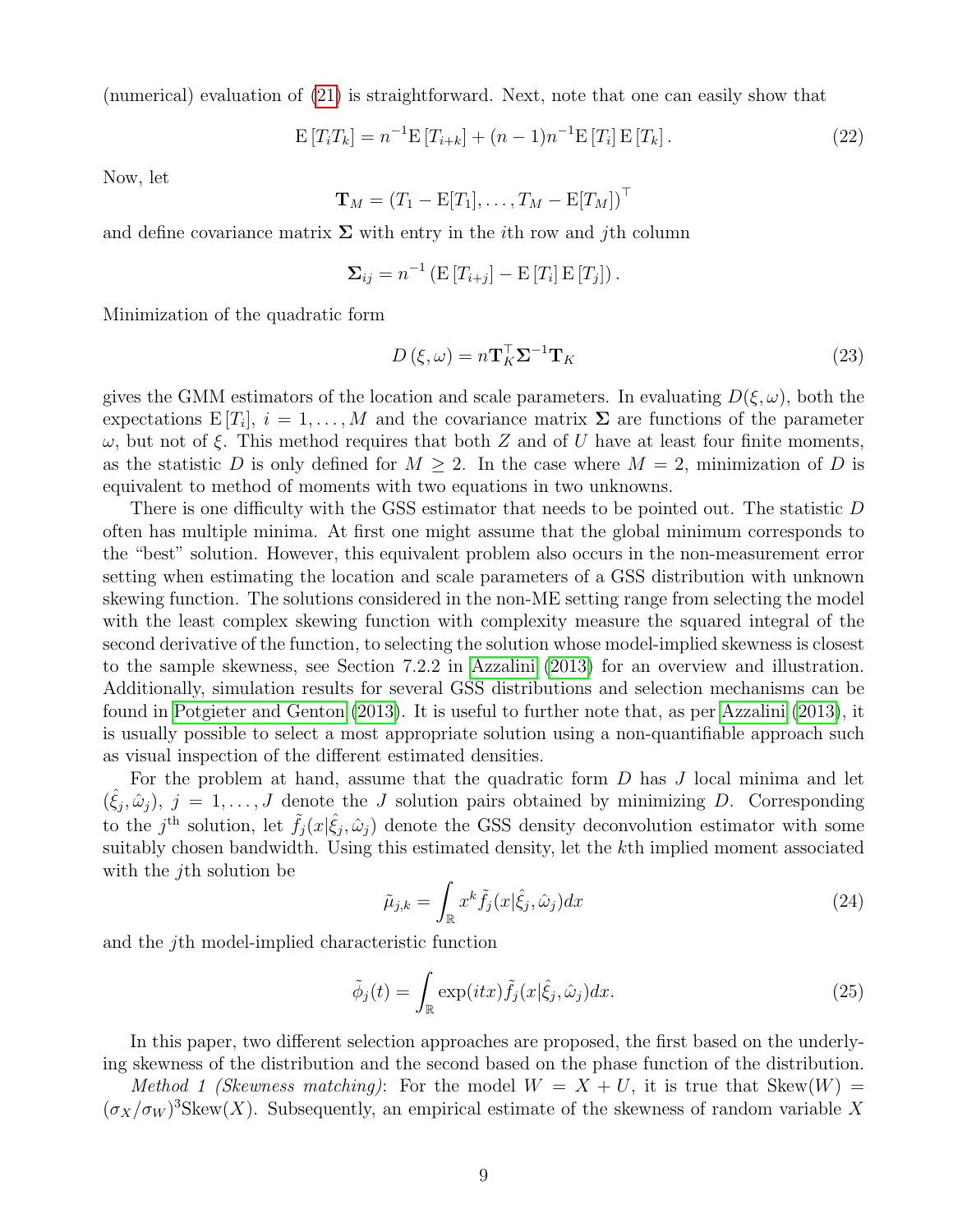is given by

$$
\widehat{\text{Skew}}(X) = \frac{\hat{\sigma}_W^2}{(\hat{\sigma}_W^2 - \sigma_U^2)^{3/2}} \widehat{\text{Skew}}(W)
$$

where  $\hat{\sigma}_W^2$  and  $\widehat{\text{Skew}}(W)$  denote the sample variance and skewness of W. Now, for the jth solution pair  $(\hat{\xi}_j, \hat{\omega}_j)$ , the model-implied skewness is given by

$$
\hat{\gamma}_j = \frac{\tilde{\mu}_{j,3} - 3\tilde{\mu}_{j,2}\tilde{\mu}_{j,1} + 2\tilde{\mu}_{j,1}^3}{\tilde{\mu}_{j,2} - \tilde{\mu}_{j,1}^2}
$$

with  $\tilde{\mu}_{j,k}$  defined in [\(24\)](#page-8-0). The selected solution is the one with implied skewness closest to the empirical skewness. Specifically, let  $d_j = |\widehat{\text{Skew}}(X) - \hat{\gamma}_j|, j = 1, \ldots, J$ , then the selected solution corresponds to index  $j^* = \arg \min_{1 \leq j \leq J} d_j$ .

Method 2 (Phase function distance): The empirical phase function was recently used by [Delaigle and Hall](#page-16-7) [\(2016\)](#page-16-7) for density deconvolution where the measurement error is symmetric but of unknown type. The phase function, defined as the ratio of the characteristic function and its norm, is invariant to the addition of measurement error provided the distribution of the measurement error is symmetric about 0. Specifically, for the present model  $W = X+U$ , let  $\rho_W(t)$ and  $\rho_X(t)$  denotes the phase functions associated with random variables W and X, then  $\rho_W(t)$  =  $\rho_X(t)$  for all t. Now, the empirical estimate of the phase function of X is  $\hat{\rho}_X(t) = \hat{\psi}_W(t)/|\hat{\psi}_W(t)|$ where  $|z| = (z\bar{z})^{1/2}$  is norm of complex number z with  $\bar{z}$  denoting the complex conjugate of z. For the jth solution, the model-implied phase function is given by  $\tilde{\rho}_j(t) = \tilde{\phi}_j(t)/|\tilde{\phi}_j(t)|$  with  $\tilde{\phi}_j(t)$  defined in [\(25\)](#page-8-1). Let  $w(t)$  denote a non-negative weight function symmetric around zero and define jth phase function distance

$$
R_j = \int_{\mathbb{R}} |\hat{\rho}_X(t) - \tilde{\rho}_j(t)| w(t) dt.
$$

The selection solution is the one with the smallest phase function distance  $R_j$ .

The deconvolution and selection procedure can thus be approaches as follows. For the jth solution pair  $(\hat{\xi}_j, \hat{\omega}_j)$ :

- calculate values  $\hat{W}_{ij}^* = (W_i \hat{\xi}_j)/\hat{\omega}_j$  for  $i = 1, \ldots, n;$
- estimate a bandwidth  $\tilde{h}_j$  using data  $\hat{W}_{ij}^*$ ;
- estimate skewing function  $\tilde{\pi}_i(z)$  using equations [\(9\)](#page-4-3) and [\(10\)](#page-4-1);
- calculate deconvolution density estimate  $\tilde{f}_j(x|\hat{\xi}_j, \hat{\omega}_j)$  using equation [\(11\)](#page-4-2);
- calculate selection criteria according to either the skewness matching or phase function distance methods.

Finally, select estimators  $(\hat{\xi}, \hat{\omega}) = (\hat{\xi}_{j^*}, \hat{\omega}_{j^*})$  where index  $j^*$  corresponds to the selected solution according to the criterion used and define the estimated GSS deconvolution density to be  $f_X(x) =$  $\widetilde{f}_{j^*}(x|\hat{\xi}_{j^*}, \omega_{j^*}).$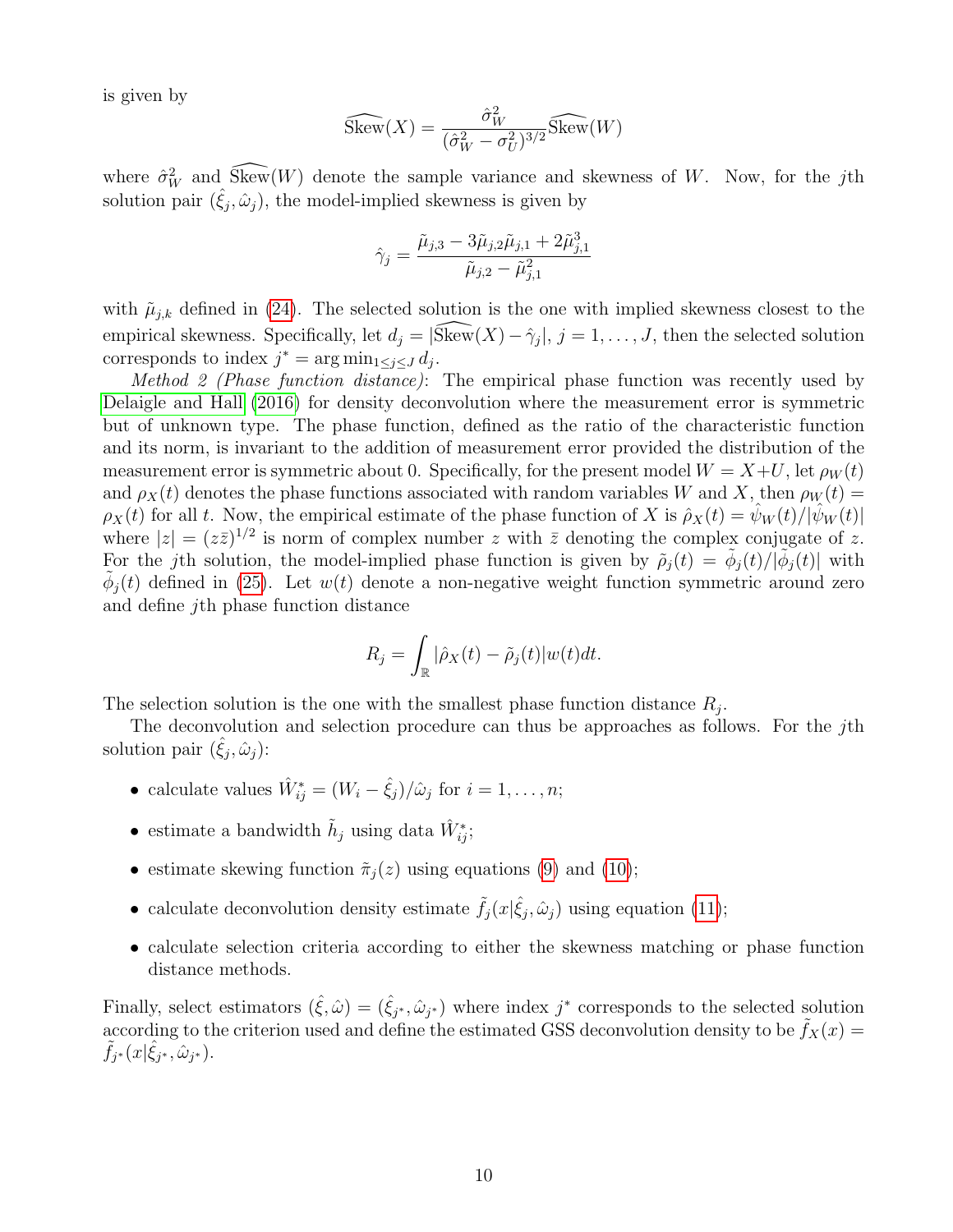### <span id="page-10-0"></span>6 Simulation Studies

Several simulation studies were done to investigate the performance of the GSS deconvolution estimator. The simulations investigated the GMM parameter estimation method, the performance of the GSS and nonparametric deconvolution estimators under optimal conditions, the proposed CV and MISE-approximation bandwidth selection methods, and the outlined solution selection algorithm. In all these simulation studies, samples  $Z_1, \ldots, Z_n$  were generated from a GSS distribution with normal symmetric component,  $f_0(z) = \phi(z)$  and with three different skewing functions, namely  $\pi_0(z) = 0.5$ ,  $\pi_1(z) = \Phi(9.9625z)$  and  $\pi_2(z) = \Phi(z^3 - 2z)$  where  $\phi$  and  $\Phi$  are the standard normal density and distribution functions. The location and scale parameters were taken to be  $\xi = 0$  and  $\omega = 1$ , so that  $X_j = Z_j$  for all j, while two measurement error scenarios were considered, namely  $U_j$  following either a normal or a Laplace distributions with variances chosen so that the noise-to-signal ratio NSR =  $\sigma_U^2/\sigma_X^2 \in \{0.2, 0.5\}$ . Samples of size  $n = 200$ and 500 of observations  $W_j = X_j + U_j$ ,  $j = 1, ..., n$  were generated from each configuration of skewing function, measurement error distribution and NSR.Figure [1](#page-17-0) illustrates the diversity of shapes of the density functions  $2\phi(z)\pi_j(z)$ ,  $j = 0, 1, 2$ . The skewing function  $\pi_0$  recovers the normal distribution. The skewing function  $\pi_1$  results in a positive skew distribution, while  $\pi_2$ results in a bimodal distribution.

#### Figure [1](#page-17-0) About Here

The first simulation done considered estimation of  $(\xi, \omega)$  using the GMM method. The simulation compared the estimators obtained by minimizing [\(23\)](#page-8-2) for  $M = 2$  and  $M = 5$  even moments. The goal of this simulation was to determine whether "more" information (the use of additional sample moments) results in better estimators using RMSE as a criterion. In this simulation, estimators using only the second and fourth moments are compared to estimators using even moments up to and including the tenth moment. While the sixth, eight and tenth moments arguably contain additional information, there is a great deal of added variability introduced when estimating these from the sample. This simulation considers a "best case" scenario in that when there are multiple solutions  $(\hat{\xi}_j, \hat{\omega}_j)$ , the solution closest to the true value  $(0, 1)$  as measured using Euclidean distance is selected. A total of  $N = 1000$  samples were drawn from each simulation configuration. The results are shown in Table [1](#page-18-0) below.

#### Table [1](#page-18-0) About Here

Several observations can be made upon inspection of Table [1.](#page-18-0) Consider the simulations in the setting  $\pi(z) = \pi_0(z)$ , i.e. the distribution of X is normal. In most instances, the use of  $M = 5$ moments results in a small increase in RMSE compared to the case  $M = 2$  when considering the estimates. The average increase in RMSE for  $\xi$  is 1.2% and for  $\omega$  is 9.5% across the settings considered. On the other hand, the simulation results for skewing functions  $\pi_1(z)$  and  $\pi_2(z)$  look very different. For each simulation configuration, there was a large decrease in RMSE for  $\xi$  and a large decrease in the RMSE of  $\omega$  for skewing function  $\pi_1(z)$ . For the skewing function  $\pi_1(z)$ , the average decrease in RMSE is 27.7% for  $\xi$  and 18.5% for  $\omega$ . For the skewing function  $\pi_2(z)$ , the average decrease in RMSE is 32% for  $\xi$ , but on average the RMSE for  $\omega$  remains unchanged across the simulation settings considered. One possible reason for the increase in RMSE in the  $\pi_0$ -case is that the underlying distribution is normal and therefore higher-order moments do not contain "extra" information about the distribution. On the other hand, the  $\pi_1$  and  $\pi_2$  cases depart substantially from normality and the higher-order sample moments, despite their large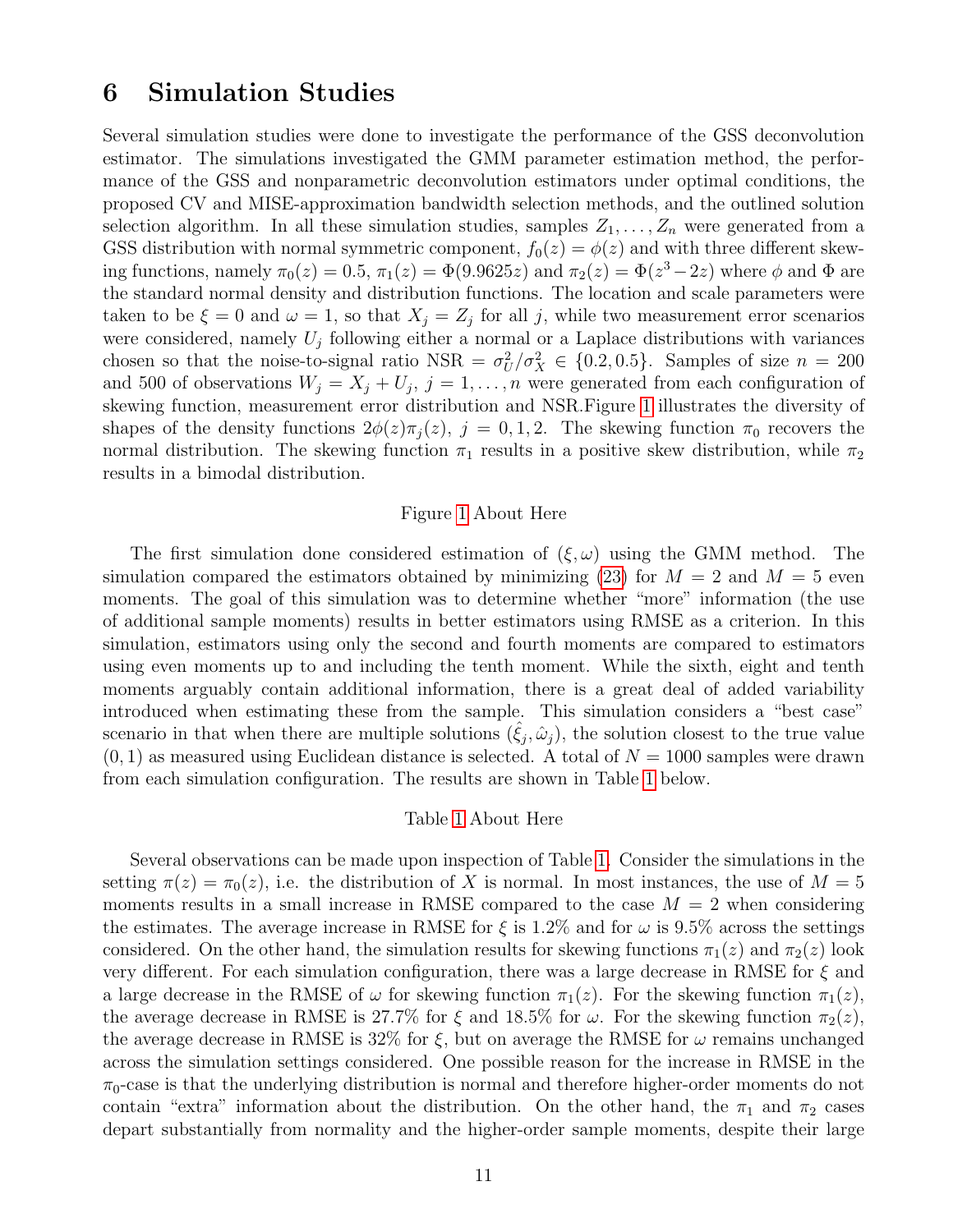variability, do contain information about the underlying distribution. As the increase in RMSE in the symmetric case is relatively small compared to the decrease in the asymmetric cases, for the remainder of this paper the GMM estimators with  $M = 5$  will be used to estimate  $(\xi, \omega)$ .

Simulation studies were also done to compare the proposed GSS deconvolution estimator to the established nonparametric deconvolution estimator. Specifically, a simulation study was done to compare the performance of the two estimators assuming that in each instance the bandwidth could be chosen to minimize the true ISE. For a sample  $W_1, \ldots, W_n$ , let  $\tilde{f}_{\text{GSS}}(x|h)$  and  $\tilde{f}_{\text{NP}}(x|h)$ denote, respectively, the GSS estimator and the nonparametric estimator; in both instances  $h$ denotes the bandwidth parameter. The ISE is defined as

$$
\text{ISE}_{est}(h) = \int_{\mathbb{R}} \left[ \tilde{f}_{est}(x|h) - f_X(x) \right]^2 dx
$$

where  $est \in \{GSS, NP\}$ . For each simulated sample, the bandwidth minimizing ISE was found for both the GSS and nonparametric estimators. For the GSS estimator, when the GMM gave multiple possible solutions for  $(\xi, \omega)$ , the solution with smallest ISE was chosen. The results summarized in Table [2](#page-19-0) therefore represent the performance of the two estimators if one could choose the bandwidth minimizing ISE and then choose the GSS solution with smallest ISE. While this is not doable in practice, it is useful to compare the estimators under such idealized conditions, as it speaks to their best possible performance. For each simulation configuration,  $N = 1000$  samples were generated. Due to the occasional occurrence of very large outliers in ISE, the median ISE rather than the mean ISE is reported. Additionally, the first and third quartiles of ISE are also reported.

#### Table [2](#page-19-0) About Here

Under the optimal bandwidth selection scenario considered, inspection of Table [2](#page-19-0) shows how well the GSS deconvolution estimator can perform relative to the nonparametric deconvolution estimator. In the symmetric case  $(\pi_0)$ , the reduction in median ISE exceeds 50% in all cases. The reduction in median ISE is most dramatic in the symmetric case. However, for the other two skewing functions  $(\pi_1, \pi_2)$ , the reduction in median ISE is seen to be as large as 40%. There is one instance where median ISE of the nonparametric estimator is smaller than that of the GSS estimator – skewing function  $\pi_2$ ,  $NSR = 0.5$ , Laplace measurement error and sample size  $n = 200$ . However, the equivalent scenario with sample size  $n = 500$  has the GSS estimator with smaller median ISE again. This likely indicates the effect of the variability of estimating the location and scale parameters in a small sample, especially when large amounts of heavier-tailedthan-normal measurement error is present. Overall, the good performance indicated in these results help motivate the study of the GSS deconvolution estimator. While there is some additional structure being imposed by the GSS estimator (the a priori specification of the symmetric density  $f_0$ , there are potentially large decreases in median ISE.

Next, an extensive simulation study was done looking at the two proposed bandwidth estimation methods together with the solution selection methods. For each simulated sample, the CV and MISE-approximation bandwidths were selected for each possible GMM solution  $(\hat{\xi}_j, \hat{\omega}_j)$ . Additionally, the two-stage plug-in bandwidth of [Delaigle and Gijbels](#page-15-1) [\(2002\)](#page-15-1), developed for nonparametric deconvolution, was also included to compare its performance in when applied in the GSS setting. Bandwidths are always estimated based on the transformed data  $\hat{W}_{ij}^* = (W_{ij} - \hat{\xi}_j)/\hat{\omega}_j$ . After a bandwidth was selected for each solution, both the skewness matching and phase function distance metric selection methods were implemented in order to choose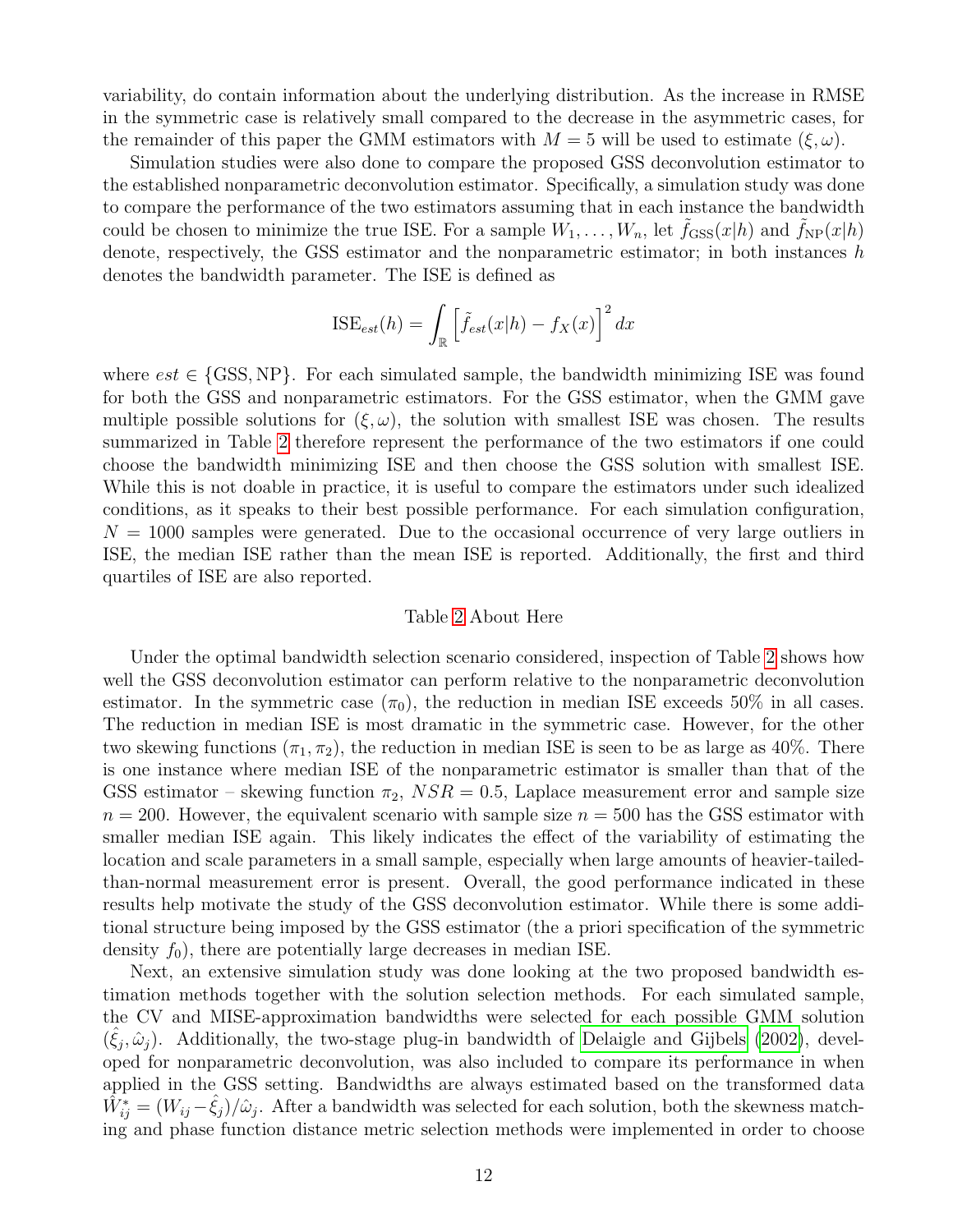between multiple solutions. To contextualize these results, the solution with smallest ISE was chosen to represent the "best possible" performance, while blind selection was also implemented by randomly selecting one of the solutions. Finally, the nonparametric deconvolution estimator with two-stage plug-in bandwidth was calculated for reference purposes. Most of these simulation results are summarized in Tables A1 through A5 in the Supplemental Material, but one of these tables is included here for illustration. Table [3](#page-20-0) reports the median, as well as first and third quartiles, of ISE for  $N = 1000$  simulated datasets with sample size  $n = 500$ , MISE-approximation bandwidth estimation and all selection criteria mentioned.

#### Table [3](#page-20-0) About Here

Inspection of Table [3](#page-20-0) shows that, in the case of the MISE-approximation bandwidth, both the skewness and phase function selection approaches generally perform better than the usual nonparametric estimator, the exception being the combination of skewing function  $\pi_2$  and Laplace measurement error. As the GSS estimator outperformed the nonparametric estimator under "optimal" bandwidth selection in Table [2,](#page-19-0) this does suggest that one might still be able to improve performance of the GSS estimator by some combination of improved parameter estimation and bandwidth selection – this is ongoing work. Further inspection of Table [3](#page-20-0) shows that both the skewness and phase function selection mechanisms generally perform better than random selection, with the exception that random selection outperforms the skewness approach for skewing function  $\pi_1$  and normal measurement error. While there are a few instances where skewnessbased selection outperforms phase function-based selection, the latter generally has very good performance and comes close to the best possible performance of the minimum ISE.

Inspection of Tables A1 through A5 lead to a general conclusion: regardless of the bandwidth estimation method, phase function-based selection tends to performs better than skewness-based selection. As such, the median ISE values for the three bandwidth estimation methods considered used together with phase function-based selection are summarized below in Tables [4](#page-21-0) and [5.](#page-21-1) The nonparametric estimator performance is again included for reference purposes.

#### Tables [4](#page-21-0) and [5](#page-21-1) About Here

In Tables [4](#page-21-0) and [5,](#page-21-1) the CV bandwidth method performs poorly, having larger median ISE than the MISE-approximation and two-stage plug-in methods for skewing function  $\pi_1$  and  $\pi_2$ . However, in the symmetric case  $(\pi_0)$ , the CV method does tend to outperform the MISE method. For the underlying symmetric distribution  $(\pi_0)$  and bimodal distribution  $(\pi_2)$ , the two-stage plug-in method has the best performance, beating the nonparametric estimator except for the underlying bimodal distribution with Laplace measurement error and  $NSR = 0.5$ . For the underlying unimodal skew distribution  $(\pi_1)$ , the MISE-approximation bandwidth has best performance, beating the nonparametric estimator in this case. In most simulation settings, both the MISEapproximation and two-stage plug-in bandwidth methods combined with phase function-based selection result in better performance than the nonparametric estimator, except for the bimodal distribution with large measurement error variance, i.e. when  $NSR = 0.5$ .

## 7 Application

### 7.1 Coal Abrasiveness Index Data

The data analyzed here are from an industrial application and were first considered by [Lombard](#page-16-14) [\(2005\)](#page-16-14). The data were obtained by taking batches of coal, splitting them in two, and randomly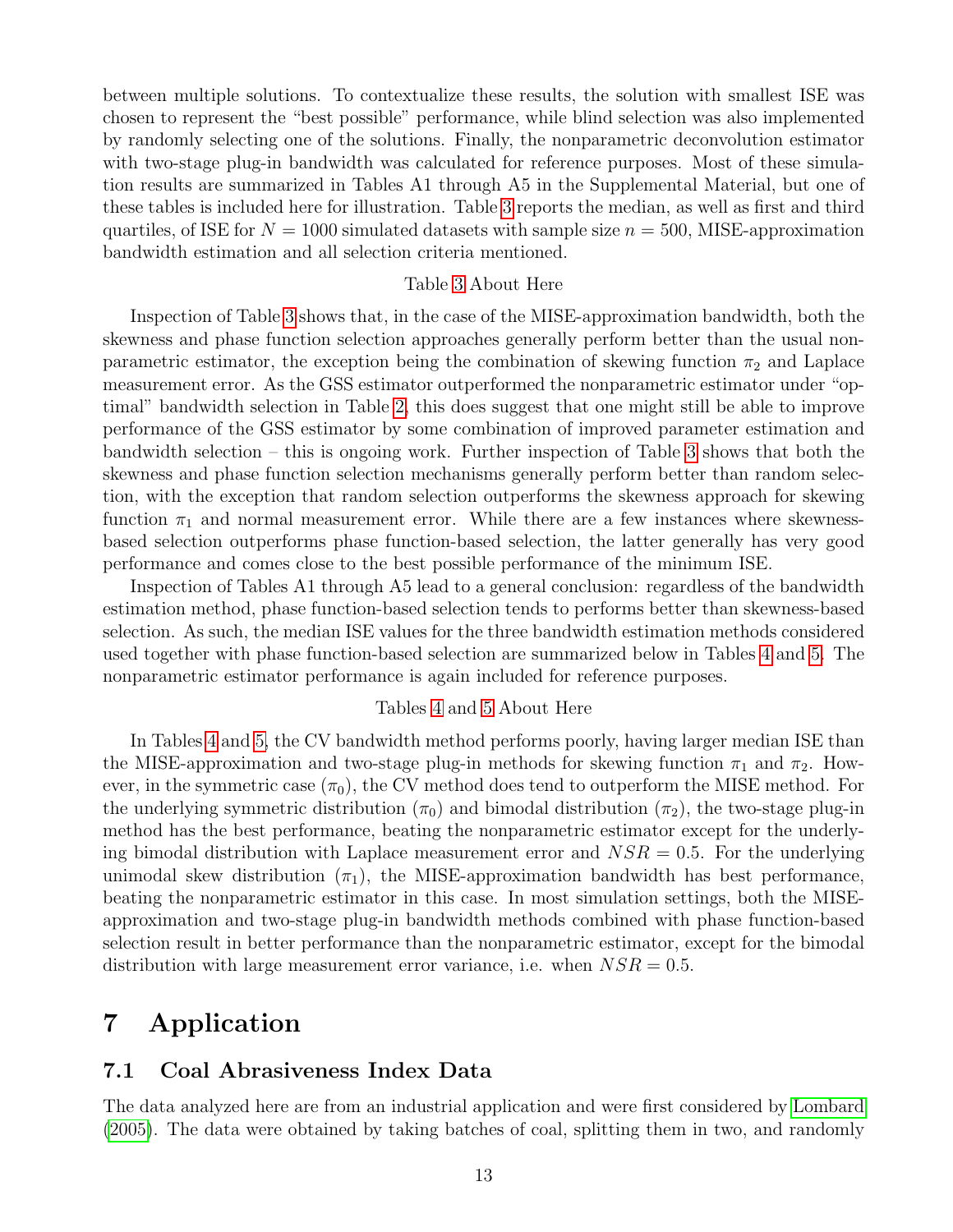allocating each of the two half-batches to one of two methods used to measure the abrasiveness index (AI) of coal. The AI is a measure of the quality of the coal. The data consist of 98 pairs  $(W_{1i}, W_{2i})$  where it is assumed that  $W_{1i} = X_i + U_{1i}$  and  $W_{2i} = \mu + \sigma(X_i + U_{2i})$  where  $X_i$ denotes the true AI of the *i*th batch,  $U_{1i}$  and  $U_{i2}$  denote measurement error, and the constants  $\mu$  and  $\sigma$  are location and scale parameters used to account for the two methods measuring the AI on different scales. These variables have first and second moments  $\mu_{W_1} = \mu_X$ ,  $\mu_{W_2} = \sigma \mu_X$ ,  $\sigma_{W_1}^2 = \sigma_X^2 + \sigma_U^2$ , and  $\sigma_{W_2}^2 = \sigma^2 (\sigma_X^2 + \sigma_U^2)$ . By replacing the population moments with their sample equivalents and solving, estimators  $\hat{\sigma} = S_{W_2}/S_{W_1} = 0.679$  and  $\hat{\mu} = \bar{W}_2 - \hat{\sigma}\bar{W}_1 = 59.503$ are observed with  $(\bar{W}_1, S_{W_1})$  denoting the sample mean and standard deviation of the  $W_1$ -data and similar definitions holding for the  $W_2$ -quantities. Now, define

$$
W_i = \frac{1}{2}W_{1i} + \frac{1}{2}\left(\frac{W_{2i} - \hat{\mu}}{\hat{\sigma}}\right)
$$

and note that

$$
W_i \approx X_i + \frac{1}{2} (U_{1i} + U_{2i}) = X_i + \varepsilon_i.
$$

An estimate of the measurement error variance  $\sigma_{\varepsilon}^2$  can be obtained by calculating

$$
\hat{\sigma}_{U}^{2} = \frac{1}{2n} \sum \left( W_{1i} - \frac{W_{2i} - \hat{\mu}}{\hat{\sigma}} \right)^{2} = 174.6
$$

and noting that

$$
\hat{\sigma}_{\varepsilon}^2 = \frac{174.6}{2} = 87.3
$$

which corresponds to the  $W_i$  having noise-to-signal ratio  $NSR = 16.35\%$ . The GSS deconvolution estimator for the true AI,  $f_X(x)$ , is calculated assuming a normal symmetric component  $f_0(z)$ , and a Laplace distribution for the measurement error  $\varepsilon$ . Using the GMM approach with  $M = 5$ , two possible solutions pairs are found, namely  $(\xi_1, \hat{\omega}_1) = (192.88, 29.90)$  and  $(\hat{\xi}_2, \hat{\omega}_2) = (230.41, 32.43)$ . For each solution a corresponding skewing function  $\tilde{\pi}_j(z)$  was estimated and then the phase function distance statistic  $R_j$  was calculated using weight function  $w(t) = (1 - (t/t^*)^2)^3$  for  $t \in [-t^*, t^*]$  and  $t^* = 0.06$  in this application. This gave phase function distance statistics  $R_1 = 0.023 < 0.046 = R_2$  and subsequently the solution  $(\xi_1, \hat{\omega}_1, \tilde{\pi}_1)$  was selected. Skewness matching resulted in selection of the same solution. The MISE-approximation bandwidth for this method was  $h = 0.102$ . Figure [2](#page-17-1) shows a kernel density estimator of the contaminated measurements  $W$  as well as the GSS deconvolution estimator of  $f_X$ .

#### Figure [2](#page-17-1) About Here

This application illustrates one of the downsides of the GSS approach in smaller samples. Note the sharp edge in the GSS deconvolution density estimator around  $x = 225$ . This is an artifact of the hard truncation applied when estimating the skewing function in [\(10\)](#page-4-1). The estimator is not differentiable at points such as this one and are, as such, equivalent to points where the nonparametric kernel estimator is not differentiable because it has been truncated to be positive.

The GSS deconvolution estimator was also calculated assuming normally distributed measurement error, the results were nearly identical.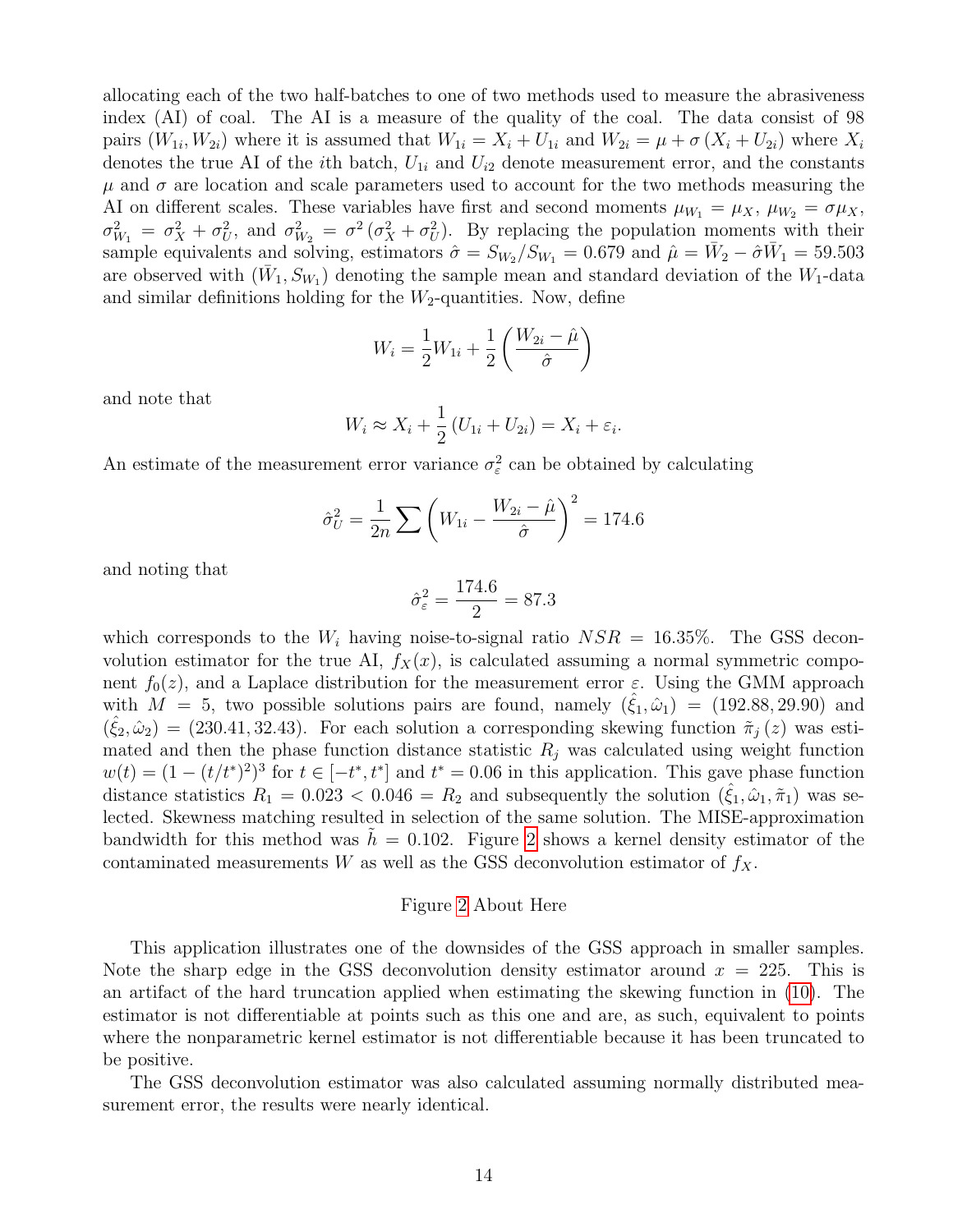### 7.2 Systolic Blood Pressure Application

The data here are a subset of  $n = 1615$  observations from the Framingham Heart Study. All study participants in the subset are men. The dataset includes systolic blood pressure measured twice at both the second and third patient exams,  $SBP_{21}$ ,  $SBP_{22}$ ,  $SBP_{31}$  and  $SBP_{32}$ . Measurement of systolic blood pressure is subject to a large amount of measurement error. As suggested by [Carroll et al.](#page-15-10) [\(2006\)](#page-15-10), define  $P_1 = (SBP_{21} + SBP_{22})/2$  and  $P_2 = (SBP_{31} + SBP_{32})/2$  to be the average systolic blood pressure observed at each of exams two and three. The transformed variables  $W_j = \log(P_j - 50)$ ,  $j = 1, 2$  are then calculated to adjust for large skewness present in the data. The measurement  $W = (W_1 + W_2)/2$  is a surrogate for the true long-term average systolic blood pressure (on the transformed logarithmic scale)  $X$ . Using the replicate measurements  $W_1$  and  $W_2$ , we are able to estimate standard deviations  $\hat{\sigma}_X = 0.1976$  and  $\hat{\sigma}_U = 0.0802$  in the relationship  $W = X + U$ .

Assuming that the measurement error follows a Laplace distribution and that the symmetric density  $f_0(z)$  is normal, implementation of the GMM method with  $M = 5$  gives location and scale estimates  $(\xi, \hat{\omega}) = (4.429, 0.210)$ . As there is only one solution, no selection criterion needs to be used. Using the transformed data  $W^* = (W - 4.429)/0.21$ , the two-stage plug-in bandwidth of [Delaigle and Gijbels](#page-15-1) [\(2002\)](#page-15-1) was calculated,  $h = 0.119$ . Figure [3](#page-18-1) displays both the GSS density deconvolution estimator of [\(11\)](#page-4-2) as well as the frequently used nonparametric kernel deconvolution density estimator, also with two-stage plug-in bandwidth.

#### Figure [3](#page-18-1) About Here

The nonparametric kernel estimator has previously been used in the Framingham Heart Study. In this particular application, it is reassuring that the GSS estimator is not dissimilar from the nonparametric estimator.

### 8 Conclusion

This paper develops a density deconvolution approach assuming the density of interest is a member of the generalized skew-symmetric (GSS) family of distributions with known symmetric component. In practice, calculation of this deconvolution estimator requires both the estimation of location and scale parameters  $(\xi, \omega)$ , as well as the estimation of a skewing function  $\pi(z)$ . The skewing function estimator is nonparametric in nature and typically has a slow rate of convergence depending on the distribution of the measurement error, but the location and scale parameter estimators are obtained using a method of moments approach and converge at the usual root- $n$ parametric rate. The effect of estimating these parameters therefore becomes negligible in large samples relative to the variability in estimating the skewing function.

The skewing function estimator depends on a bandwidth parameter. Two approaches are developed for bandwidth estimation, one a cross-validation type method and the other an approximation to the MISE. These methods are compared against the two-stage plug-in bandwidth of [Delaigle and Gijbels](#page-15-1) [\(2002\)](#page-15-1) which was developed for nonparametric deconvolution. Based on simulation studies carried out, the MISE-approximation bandwidth and two-stage plug-in bandwidths are seen to perform better than cross-validation bandwidth. The good performance of the two-stage plug-in approach opens up one avenue for future research; the development of a plug-in bandwidth selection approach specific to the GSS framework is currently being investigated.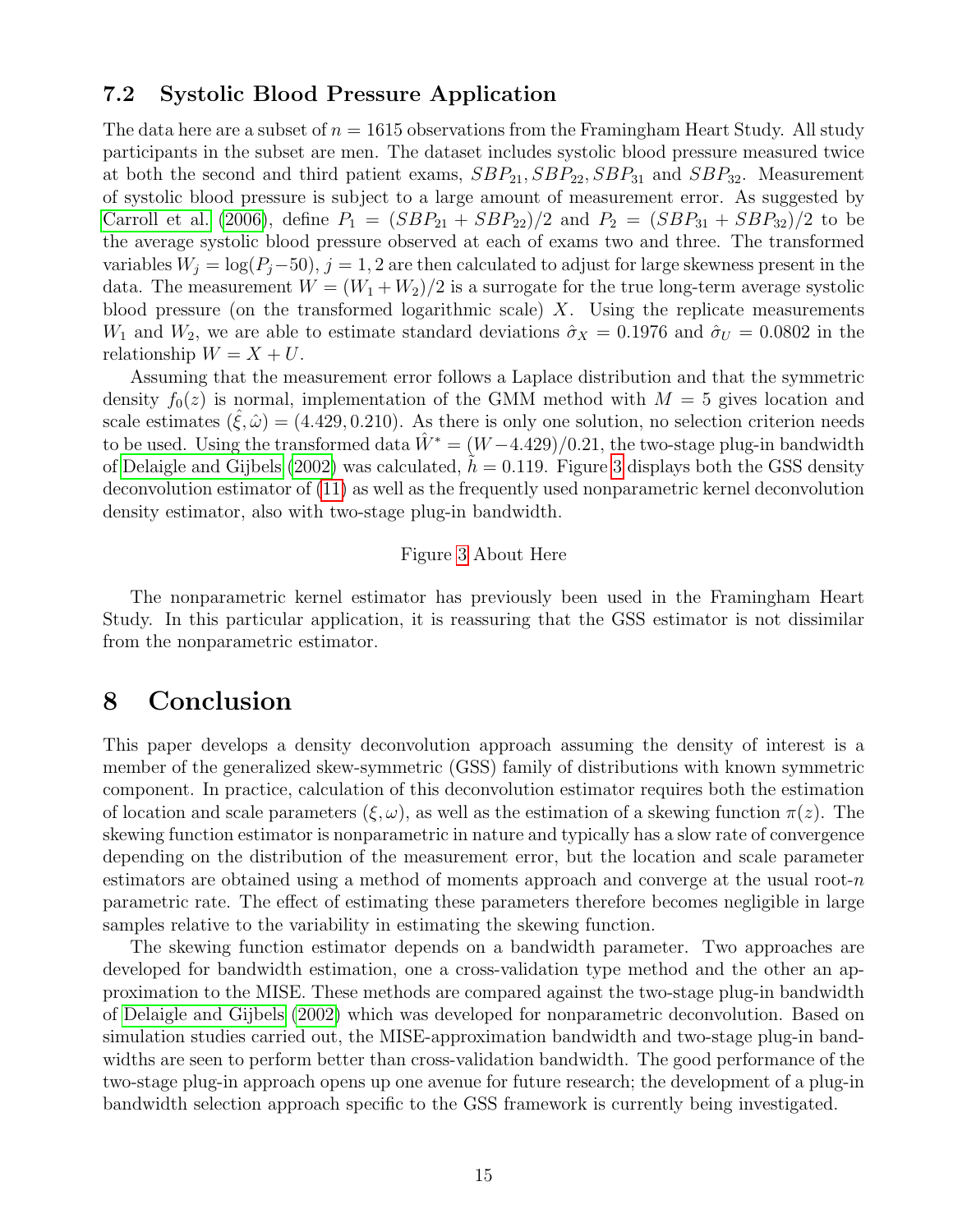One complication sometimes encountered in the GSS setting is the need to choose between competing estimators for  $(\xi, \omega)$ . This equivalent problem also occurs in the non-measurement error setting for GSS distributions. Two methods are proposed for doing this selection, one based on the sample skewness, and a second based on the empirical phase function. Extensive simulations are done and the phase function approach is seen to usually have better performance than the skewness approach.

While a combination of either the MISE-approximation or two-stage plug-in bandwidths together with phase function selection perform very well in simulations, there were a few instances where the nonparametric estimator had superior performance. This suggests that improvements to either the parameter estimates and/or the bandwidth selection might be possible. This is also a current avenue of research being pursued.

## References

- <span id="page-15-8"></span>Arellano-Valle, R. B., Ozan, S., Bolfarine, H., and Lachos, V. (2005). Skew normal measurement error models. Journal of Multivariate Analysis, 96, 265–281.
- <span id="page-15-5"></span>Azzalini, A. (1985). A class of distributions which includes the normal ones. Scandinavian Journal of Statistics,, 12, 171–178.
- <span id="page-15-6"></span>Azzalini, A. (2013). The skew-normal and related families. Cambridge University Press, New York.
- <span id="page-15-9"></span>Azzalini, A., Genton, M. G., and Scarpa, B. (2010). Invariance-based estimating equations for skew-symmetric distributions. Metron, 68, 275–298.
- <span id="page-15-0"></span>Carroll, R. J. and Hall, P. (1988). Optimal rates of convergence for deconvolving a density. Journal of the American Statistical Association, 83, 1184–1186.
- <span id="page-15-10"></span>Carroll, R. J., Ruppert, D., Stefanski, L. A., and Crainiceanu, C. M. (2006). Measurement error in nonlinear models: a modern perspective. CRC press.
- <span id="page-15-7"></span>Chu, K. K., Wang, N., Stanley, S., and Cohen, N. D. (2001). Statistical evaluation of the regulatory guidelines for use of furosemide in race horses. Biometrics, pages 294–301.
- <span id="page-15-1"></span>Delaigle, A. and Gijbels, I. (2002). Estimation of integrated squared density derivatives from a contaminated sample. Journal of the Royal Statistical Society: Series B (Statistical Methodol $ogy)$ , 64, 869–886.
- <span id="page-15-2"></span>Delaigle, A. and Gijbels, I. (2004). Practical bandwidth selection in deconvolution kernel density estimation. Computational statistics  $\mathcal{C}$  data analysis, 45, 249–267.
- <span id="page-15-3"></span>Delaigle, A. and Hall, P. (2008). Using simex for smoothing-parameter choice in errors-invariables problems. Journal of the American Statistical Association, 103, 280–287.
- <span id="page-15-4"></span>Delaigle, A. and Hall, P. (2014). Parametrically assisted nonparametric estimation of a density in the deconvolution problem. Journal of the American Statistical Association, 109, 717–729.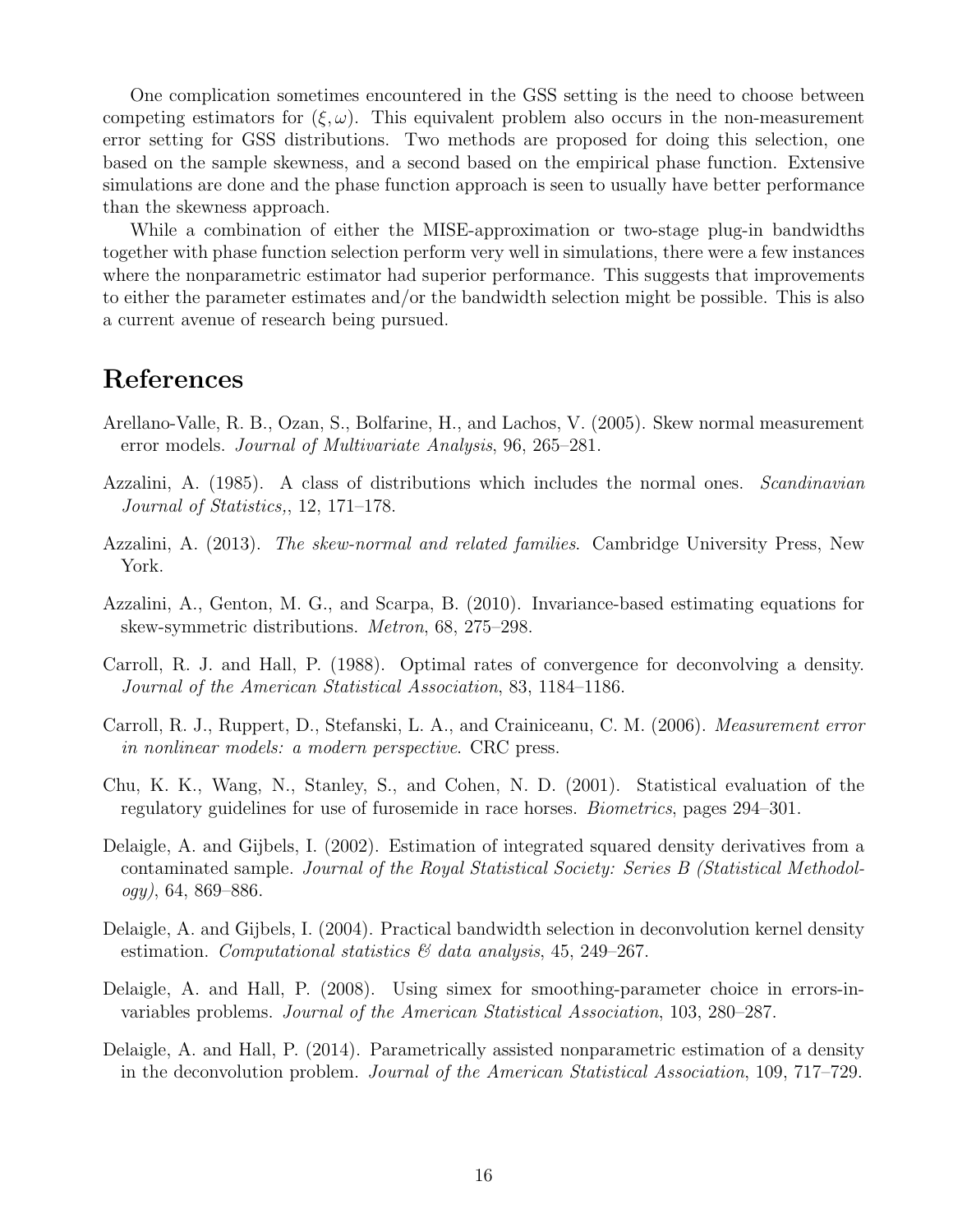- <span id="page-16-7"></span>Delaigle, A. and Hall, P. (2016). Methodology for non-parametric deconvolution when the error distribution is unknown. Journal of the Royal Statistical Society: Series B (Statistical Methodology), 78, 231–252.
- <span id="page-16-6"></span>Delaigle, A., Hall, P., and Meister, A. (2008). On deconvolution with repeated measurements. The Annals of Statistics, pages 665–685.
- <span id="page-16-4"></span>Diggle, P. J. and Hall, P. (1993). A fourier approach to nonparametric deconvolution of a density estimate. Journal of the Royal Statistical Society. Series B (Methodological), pages 523–531.
- <span id="page-16-1"></span>Fan, J. (1991a). Asymptotic normality for deconvolution kernel density estimators. Sankhyā: The Indian Journal of Statistics, Series A, pages 97–110.
- <span id="page-16-2"></span>Fan, J. (1991b). On the optimal rates of convergence for nonparametric deconvolution problems. The Annals of Statistics, pages 1257–1272.
- <span id="page-16-3"></span>Fan, J. and Truong, Y. K. (1993). Nonparametric regression with errors in variables. The Annals of Statistics, pages 1900–1925.
- <span id="page-16-8"></span>Genton, M. G. E. (2004). Skew-elliptical distributions and their applications: a journey beyond normality. CRC Press.
- <span id="page-16-10"></span>Guolo, A. (2008). A flexible approach to measurement error correction in case–control studies. Biometrics, 64, 1207–1214.
- <span id="page-16-11"></span>Lachos, V., Labra, F., Bolfarine, H., and Ghosh, P. (2010). Multivariate measurement error models based on scale mixtures of the skew–normal distribution. Statistics, 44, 541–556.
- <span id="page-16-14"></span>Lombard, F. (2005). Nonparametric confidence bands for a quantile comparison function. Technometrics, 47, 364–371.
- <span id="page-16-12"></span>Ma, Y., Genton, M. G., and Tsiatis, A. A. (2005). Locally efficient semiparametric estimators for generalized skew-elliptical distributions. Journal of the American Statistical Association, 100, 980–989.
- <span id="page-16-5"></span>Neumann, M. H. and Hössjer, O. (1997). On the effect of estimating the error density in nonparametric deconvolution. Journal of Nonparametric Statistics, 7, 307–330.
- <span id="page-16-13"></span>Potgieter, C. J. and Genton, M. G. (2013). Characteristic function-based semiparametric inference for skew-symmetric models. Scandinavian Journal of Statistics, 40, 471–490.
- <span id="page-16-0"></span>Stefanski, L. A. and Carroll, R. J. (1990). Deconvolving kernel density estimators. Statistics, 21, 169–184.
- <span id="page-16-9"></span>Van Oost, K., Van Muysen, W., Govers, G., Heckrath, G., Quine, T., and Poesen, J. (2003). Simulation of the redistribution of soil by tillage on complex topographies. European Journal of Soil Science, 54, 63–76.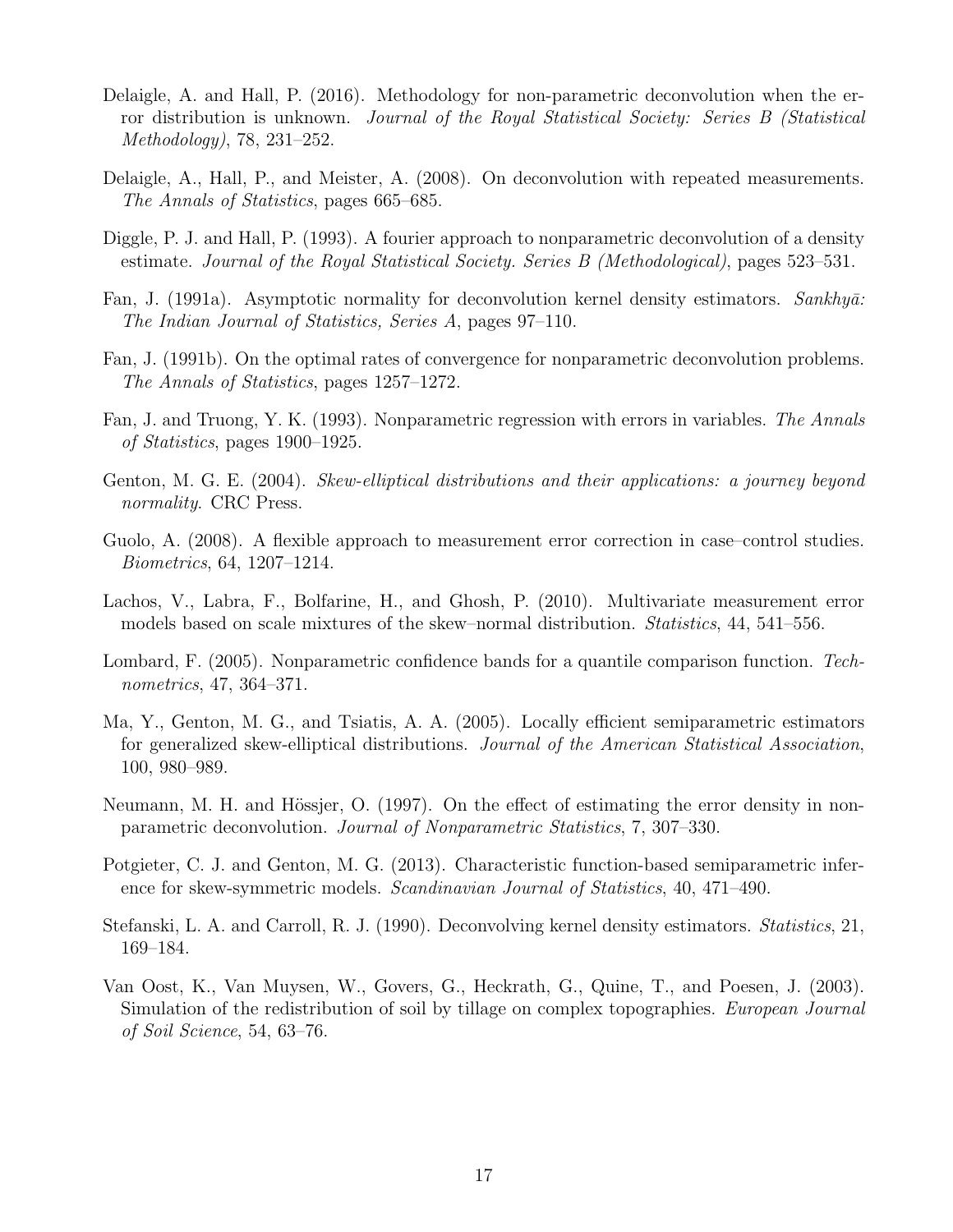# Figures and Tables



<span id="page-17-0"></span>Figure 1: Skew-symmetric densities used in simulation study.



<span id="page-17-1"></span>Figure 2: Abrasiveness Index Density Estimation.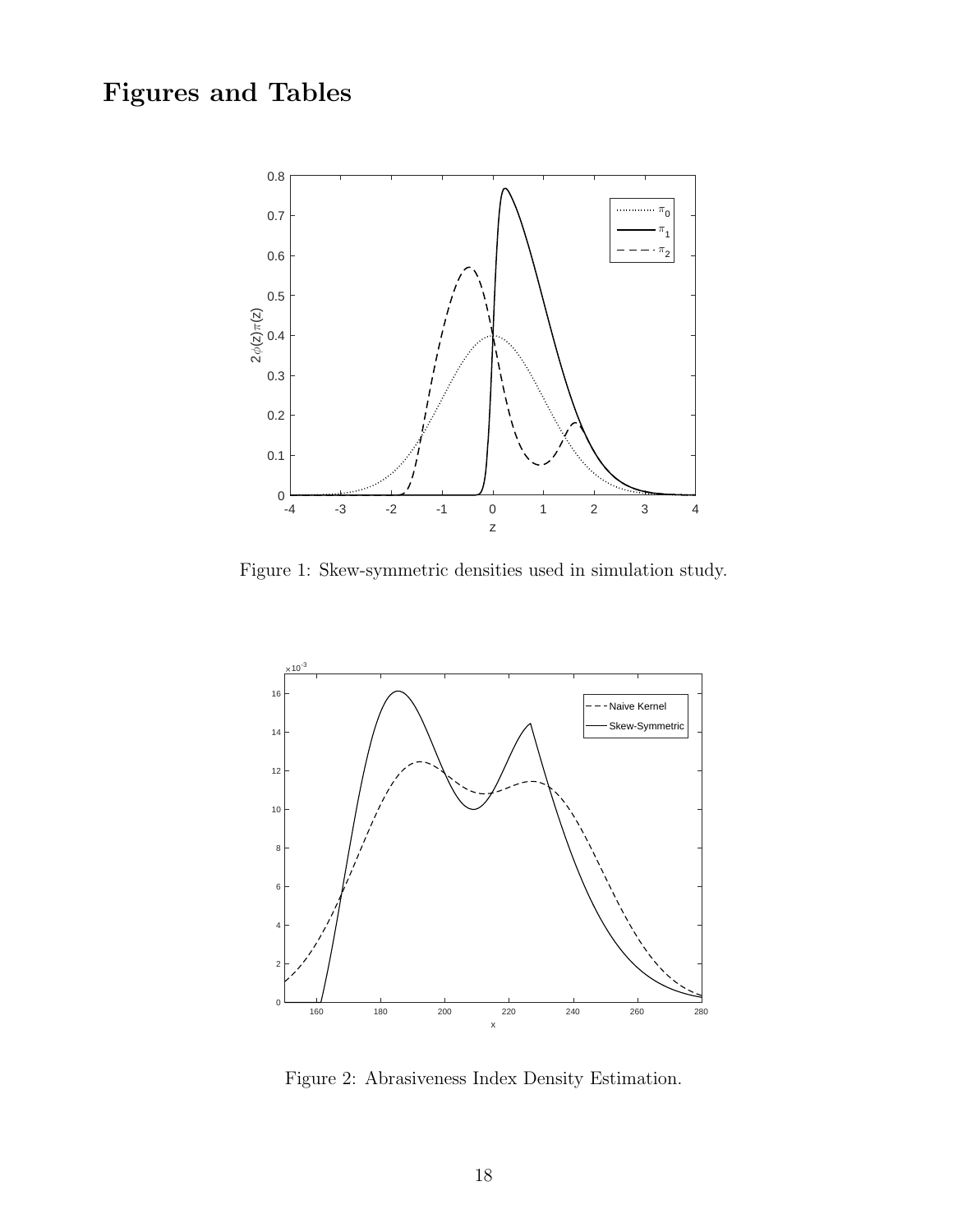

<span id="page-18-1"></span>Figure 3: Density deconvolution estimators of log(SBP-50)

|         |       |                    | $M=2$             |                      | $M=5$             |                      |
|---------|-------|--------------------|-------------------|----------------------|-------------------|----------------------|
| $\pi$   | $\,n$ | $(\mathrm{NSR},U)$ | $RMSE(\hat{\xi})$ | $RMSE(\hat{\omega})$ | $RMSE(\hat{\xi})$ | $RMSE(\hat{\omega})$ |
| $\pi_0$ | 200   | (0.2, N)           | 0.400             | 0.116                | 0.404             | 0.127                |
|         |       | (0.5, N)           | 0.454             | 0.140                | 0.452             | 0.153                |
|         |       | (0.2, L)           | 0.409             | 0.120                | 0.414             | 0.133                |
|         |       | (0.5, L)           | 0.494             | 0.157                | 0.483             | 0.168                |
|         | 500   | (0.2, N)           | 0.370             | 0.094                | 0.383             | 0.105                |
|         |       | (0.5, N)           | 0.415             | 0.113                | 0.431             | 0.128                |
|         |       | (0.2, L)           | 0.377             | 0.097                | 0.389             | 0.109                |
|         |       | (0.5, L)           | $0.453\,$         | 0.133                | 0.453             | 0.136                |
| $\pi_1$ | 200   | (0.2, N)           | 0.131             | 0.112                | 0.092             | 0.091                |
|         |       | (0.5, N)           | 0.177             | 0.138                | 0.151             | 0.121                |
|         |       | (0.2, L)           | 0.139             | 0.117                | 0.092             | 0.093                |
|         |       | (0.5, L)           | 0.195             | 0.154                | 0.152             | 0.124                |
|         | 500   | (0.2, N)           | 0.080             | 0.069                | 0.055             | 0.057                |
|         |       | (0.5, N)           | 0.103             | 0.084                | 0.079             | 0.071                |
|         |       | (0.2, L)           | 0.083             | 0.072                | 0.055             | 0.058                |
|         |       | (0.5,L)            | 0.118             | 0.097                | 0.079             | 0.073                |
| $\pi_2$ | 200   | (0.2, N)           | 0.133             | 0.055                | 0.096             | 0.058                |
|         |       | (0.5, N)           | 0.234             | 0.071                | 0.185             | 0.068                |
|         |       | (0.2, L)           | 0.153             | 0.058                | 0.093             | 0.059                |
|         |       | (0.5, L)           | 0.334             | 0.109                | 0.194             | 0.088                |
|         | 500   | (0.2,N)            | 0.081             | 0.034                | 0.059             | 0.037                |
|         |       | (0.5, N)           | 0.135             | 0.037                | 0.112             | 0.039                |
|         |       | (0.2, L)           | 0.093             | 0.035                | 0.057             | 0.037                |
|         |       | (0.5, L)           | 0.219             | 0.061                | 0.124             | 0.054                |

<span id="page-18-0"></span>Table 1: RMSE for GMM estimation  $(\xi, \omega)$  with  $M = 2, 5$  and different simulation configurations,  $N =$  Normal,  $L =$  Laplace.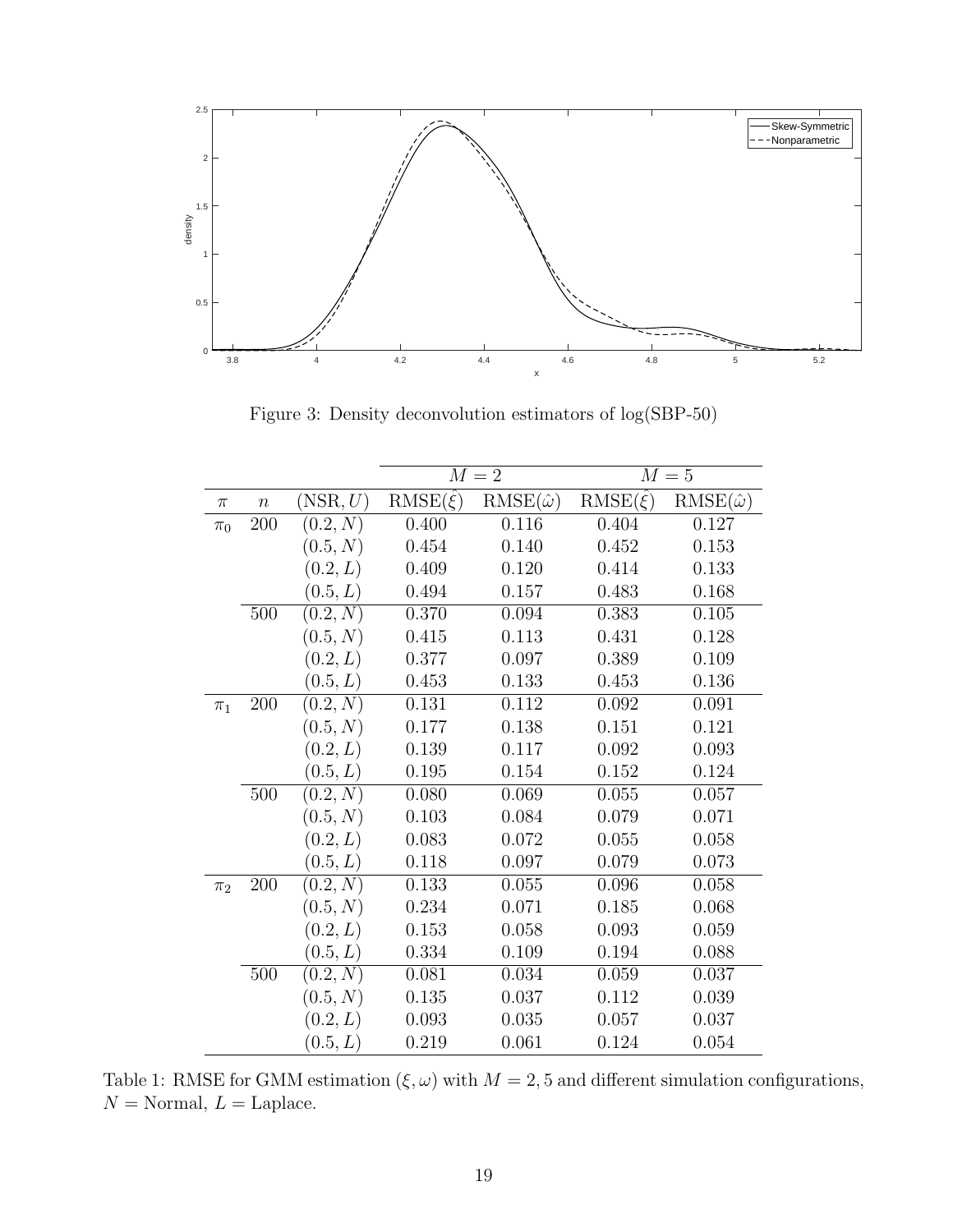|         |          | $n=200$        |                |                | $n = 500$      |  |  |
|---------|----------|----------------|----------------|----------------|----------------|--|--|
| $\pi$   | (NSR, U) | <b>GSS</b>     | <b>NP</b>      | <b>GSS</b>     | NP             |  |  |
| $\pi_0$ | (0.2, N) | 0.131          | 0.442          | 0.070          | 0.282          |  |  |
|         |          | [0.055, 0.263] | [0.256, 0.709] | [0.032, 0.148] | [0.186, 0.418] |  |  |
|         | (0.5, N) | 0.199          | 0.817          | 0.122          | 0.596          |  |  |
|         |          | [0.084, 0.405] | [0.532, 1.228] | [0.048, 0.296] | [0.409, 0.845] |  |  |
|         | (0.2, L) | 0.113          | 0.273          | 0.058          | 0.147          |  |  |
|         |          | [0.053, 0.241] | [0.140, 0.476] | [0.027, 0.117] | [0.079, 0.236] |  |  |
|         | (0.5, L) | 0.148          | 0.327          | 0.076          | 0.169          |  |  |
|         |          | [0.074, 0.323] | [0.165, 0.603] | [0.040, 0.158] | [0.086, 0.308] |  |  |
| $\pi_1$ | (0.2, N) | 1.690          | 2.453          | 1.400          | 1.875          |  |  |
|         |          | [1.271, 2.188] | [1.855, 3.173] | [1.031, 1.775] | [1.434, 2.419] |  |  |
|         | (0.5, N) | 2.277          | 4.079          | 2.034          | 3.514          |  |  |
|         |          | [1.729, 2.956] | [3.116, 5.275] | [1.547, 2.645] | [2.716, 4.352] |  |  |
|         | (0.2, L) | 1.200          | 1.701          | 0.712          | 1.096          |  |  |
|         |          | [0.832, 1.658] | [1.223, 2.258] | [0.422, 1.112] | [0.818, 1.463] |  |  |
|         | (0.5, L) | 1.542          | 2.353          | 1.025          | 1.615          |  |  |
|         |          | [1.054, 2.162] | [1.671, 3.176] | [0.652, 1.469] | [1.206, 2.105] |  |  |
| $\pi_2$ | (0.2, N) | 1.410          | 1.768          | 1.004          | 1.289          |  |  |
|         |          | [0.918, 2.082] | [1.251, 2.465] | [0.689, 1.406] | [0.971, 1.719] |  |  |
|         | (0.5, N) | 3.068          | 3.896          | 2.483          | 3.153          |  |  |
|         |          | [1.976, 4.542] | [2.731, 5.241] | [1.602, 3.504] | [2.302, 4.174] |  |  |
|         | (0.2, L) | 0.638          | 0.754          | 0.315          | 0.434          |  |  |
|         |          | [0.358, 1.060] | [0.494, 1.250] | [0.190, 0.515] | [0.272, 0.650] |  |  |
|         | (0.5, L) | 1.413          | 1.310          | 0.667          | 0.707          |  |  |
|         |          | [0.728, 2.472] | [0.763, 2.112] | [0.381, 1.199] | [0.439, 1.114] |  |  |

<span id="page-19-0"></span>Table 2: Median, and first and third quartiles  $[Q_1, Q_3]$ , of  $100 \times ISE$  for GSS and NP (nonparametric) deconvolution estimators with the bandwidth optimally chosen,  $NSR = \sigma_U^2/\sigma_X^2$ , measurement error  $U$  is  $N =$  Normal and  $L =$  Laplace.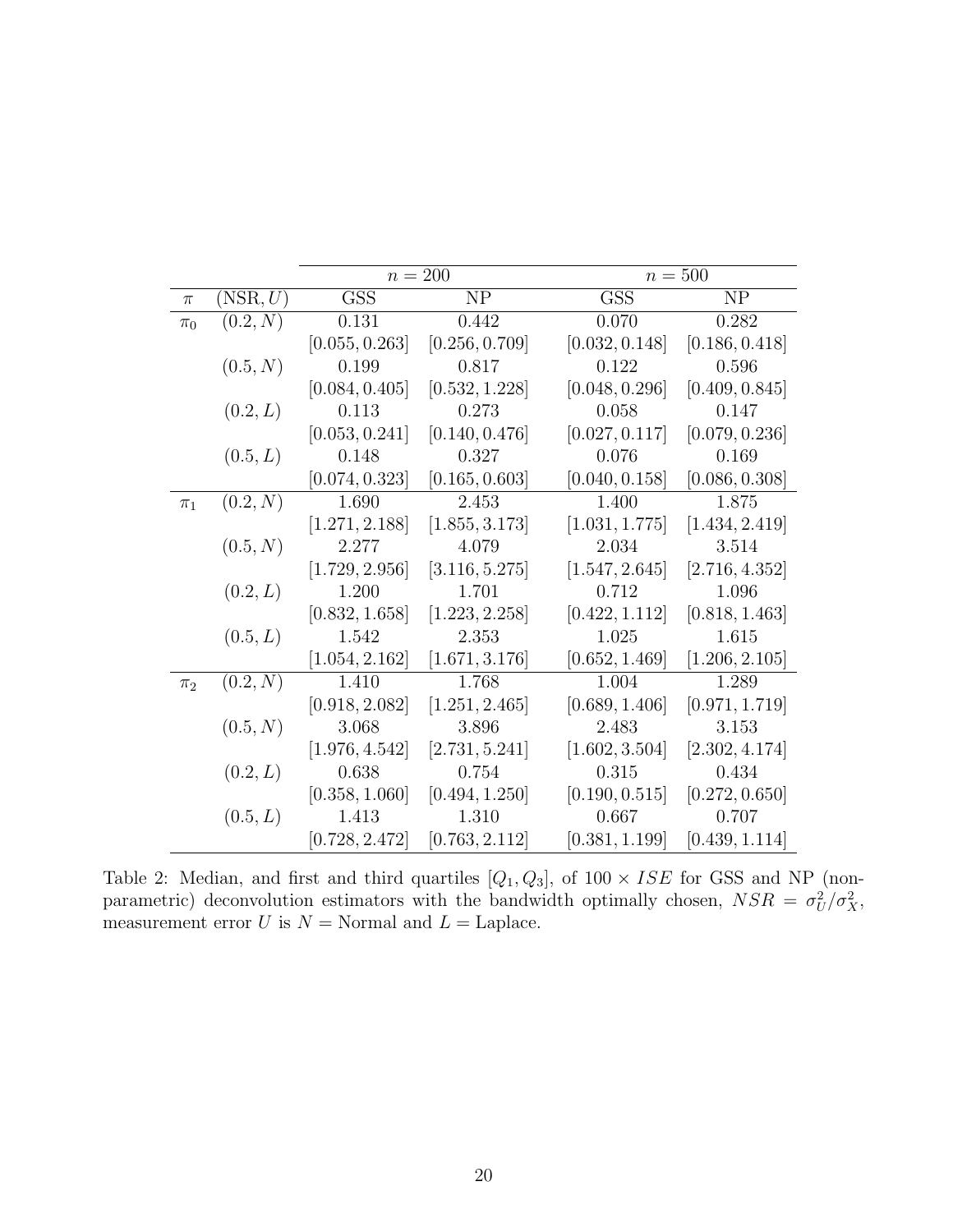|         |                    | MISE bandwidth and solution selection $(n = 500)$ |                |                |                |                |
|---------|--------------------|---------------------------------------------------|----------------|----------------|----------------|----------------|
| $\pi$   | $(\mathrm{NSR},U)$ | <b>MIN</b>                                        | <b>SKW</b>     | <b>PHS</b>     | <b>RND</b>     | NP             |
| $\pi_0$ | (0.2, N)           | 0.143                                             | 0.234          | 0.180          | 0.215          | 0.334          |
|         |                    | [0.069, 0.280]                                    | [0.119, 0.411] | [0.085, 0.332] | [0.107, 0.391] | [0.214, 0.480] |
|         | (0.5, N)           | 0.320                                             | 0.503          | 0.382          | 0.529          | 0.728          |
|         |                    | [0.132, 0.671]                                    | [0.259, 0.970] | [0.145, 0.845] | [0.247, 1.063] | [0.488, 1.035] |
|         | (0.2, L)           | 0.173                                             | 0.196          | 0.202          | 0.216          | 0.233          |
|         |                    | [0.084, 0.315]                                    | [0.093, 0.372] | [0.097, 0.384] | [0.100, 0.403] | [0.140, 0.395] |
|         | (0.5, L)           | 0.286                                             | 0.317          | 0.350          | 0.384          | 0.401          |
|         |                    | [0.130, 0.649]                                    | [0.144, 0.776] | [0.162, 0.805] | [0.178, 0.823] | [0.220, 0.674] |
| $\pi_1$ | (0.2, N)           | 1.545                                             | 1.832          | 1.788          | 1.812          | 2.064          |
|         |                    | [1.246, 1.953]                                    | [1.418, 2.289] | [1.467, 2.156] | [1.447, 2.246] | [1.626, 2.560] |
|         | (0.5, N)           | 2.474                                             | 3.166          | 2.640          | 3.052          | 3.810          |
|         |                    | [1.892, 3.189]                                    | [2.309, 3.974] | [2.011, 3.974] | [2.218, 4.078] | [3.070, 4.705] |
|         | (0.2, L)           | 0.671                                             | 1.016          | 0.784          | 1.234          | 1.271          |
|         |                    | [0.402, 1.123]                                    | [0.531, 1.638] | [0.438, 1.310] | [0.646, 1.714] | [0.942, 1.694] |
|         | (0.5, L)           | $0.992\,$                                         | 1.431          | 1.039          | 1.671          | 1.929          |
|         |                    | [0.526, 1.543]                                    | [0.722, 2.060] | [0.534, 1.693] | [0.983, 2.529] | [1.423, 2.626] |
| $\pi_2$ | (0.2, N)           | 1.158                                             | 1.158          | 1.158          | 5.050          | 1.401          |
|         |                    | [0.809, 1.574]                                    | [0.809, 1.574] | [0.809, 1.574] | [1.179, 7.208] | [1.065, 1.836] |
|         | (0.5, N)           | 3.147                                             | 3.147          | 3.147          | 6.273          | 3.456          |
|         |                    | [2.025, 4.548]                                    | [2.025, 4.556] | [2.025, 4.594] | [3.174, 8.329] | [2.586, 4.422] |
|         | (0.2, L)           | 0.873                                             | 0.873          | 0.873          | 4.401          | 0.636          |
|         |                    | [0.537, 1.302]                                    | [0.537, 1.302] | [0.537, 1.302] | [0.881, 6.818] | [0.411, 0.932] |
|         | (0.5, L)           | 1.631                                             | 1.631          | 1.640          | 3.925          | 1.048          |
|         |                    | [1.031, 2.618]                                    | [1.031, 2.618] | [1.031, 2.653] | [1.557, 6.307] | [0.686, 1.637] |

<span id="page-20-0"></span>Table 3: Comparison of solution selection methods. Median, as well as first and third quartiles  $[Q_1, Q_3]$ , of  $100 \times ISE$  for GSS estimator. MIN = choose solution with smallest ISE, SKW = skewness selection method, PHS = phase function selection method, RND = select random ISE value with equal probability,  $NP = nonparametric deconvolution$  estimators with plug-in bandwidth,  $N =$  Normal,  $L =$  Laplace.